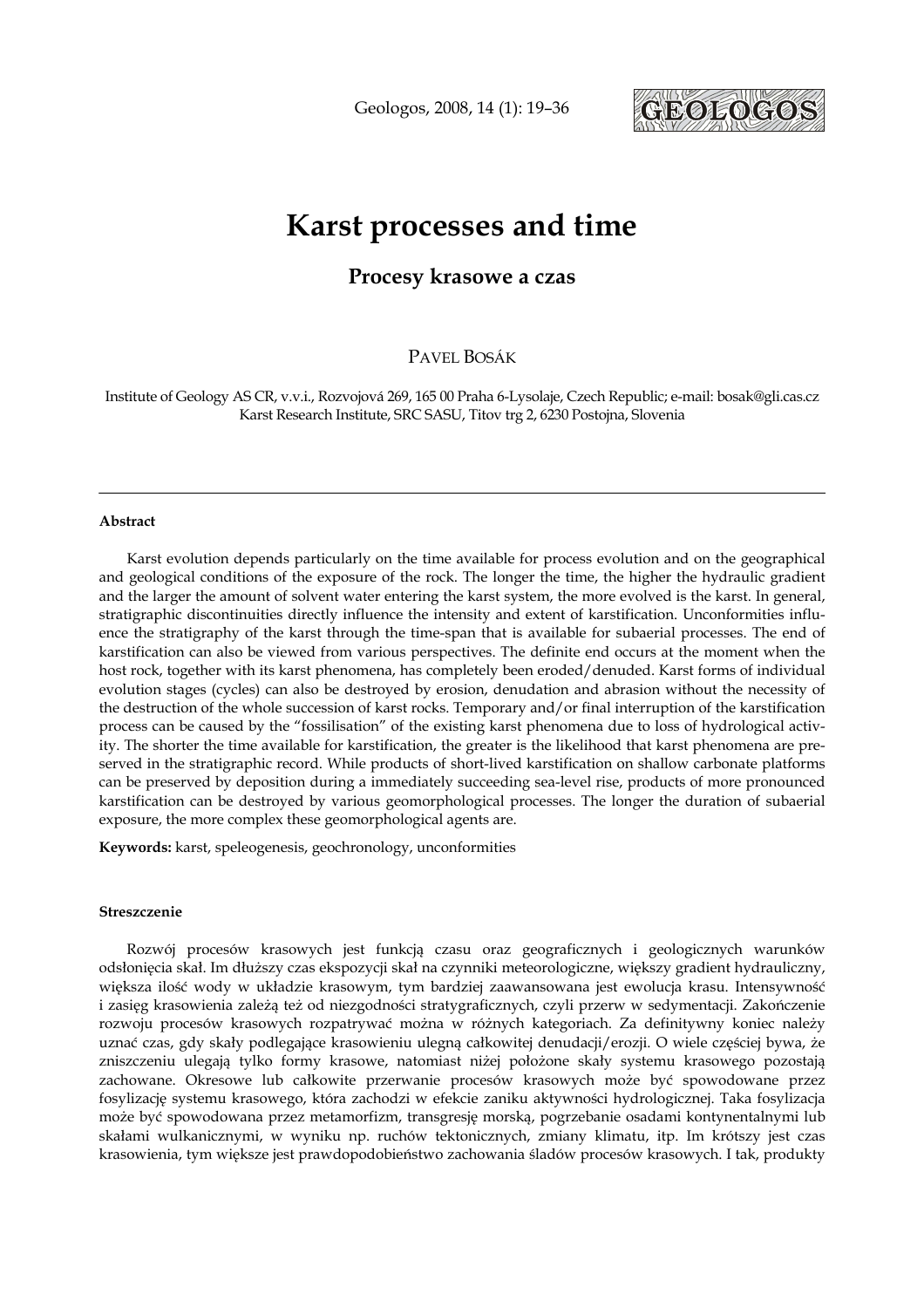krótkookresowej karstyfikacji na płytkich, okresowo wynurzanych platformach węglanowych mogą ulegać łatwemu zachowaniu poprzez pogrzebanie osadami deponowanymi podczas podniesienia poziomu morza. Natomiast efekty długotrwałego krasowienia bywają często niszczone przez późniejsze degradacyjne procesy geomorfologiczne. Charakter tych ostatnich jest tym bardziej skomplikowany, im dłużej trwa subaeralna ekspozycja skrasowiałych skał.

Słowa kluczowe: kras, speleogeneza, geochronologia, niezgodności

# Introduction

Each process needs time to start, evolve and end. The level of process evolution depends particularly on (1) the intensity of the process itself, and (2) the available time. Process intensity is related to the input of energy (the production of entropy), which reflects external (e.g., climate, geographical position) and internal factors and conditions of rock exposure (e.g., lithology, tectonics; cf. Eraso 1989; Ford & Williams 2007; Ford 2002). The more time is available, the higher is the hydraulic gradient and the larger is the quantity of solvent medium (water) entering the system, the more the karst evolves in all its types (exo- and endokarst). The time available for evolution of the process consequently represents an essential factor.

The Symposium "Time and Karst" (March 2007, Postojna, Slovenia), where the present contribution was presented in full detail, was organized relatively shortly after another Symposium with the title "Evolution of karst: from prekarst to cessation" (EVOKARST; Gabrovšek, Ed. 2002). The themes of both symposia partly overlapped. In a contribution that I presented at EVOKARST (Bosák 2002), I dealt with timerelated aspects of karst evolution and the dating of karst processes from the beginning to the end, because dating of karst processes requires that some kind of an absolute or relative age framework is obtained for the karst phenomena dealt with. It is therefore unavoidable that the present contribution contains some similar phrases, tables and figures as my EVOKARST contribution, although some of them have been substantially modified. There are two reasons: the tables and figures concerned are illustrative, and the progress in knowledge since 2002 has not changed our ideas or points of view.

The present contribution deals mostly with karst in carbonate rocks. A short review of other karst lithologies is added.

# Karst: a special geological feature

The life – start, development, cessation – of a karst system still poses substantial problems. In contrast to most living systems, the development of karst systems can be "frozen" (halted) and then rejuvenated, which happens often several times (cf. Bosák et al., Eds. 1989), so that karst deposits represent a special kind of geological record (Bosák 2002). When karst is hydrologically decoupled from the contemporary hydrological system, it becomes paleokarst (Bosák 1981, 1989; Bosák et al. 1989; Ford & Williams 2007), independent of whether the karstification is halted definitely or only temporarily. The most common reasons for such interruptions or cessations are metamorphism, mineralisation, marine transgressions/ingressions, burial by continental deposits or volcanic products, tectonic movements (uplift, subsidence), climatic change (desertification, glaciation), etc. (for a review, see Bosák 1989). The introduction of new energy (hydraulic head) to the system may cause reactivation of the karstification. The most common reasons for reactivation are regression, deglaciation and uplift (for a review, see Osborne 2002). Multiple reactivations are result in polycyclicity of karst formation, which is a characteristic feature (e.g., Panoš 1964; Ford & Williams 2007; Wright 1991; Osborne 2002). The polygenetic nature of many karsts features that evolved during several different steps should be stressed, too (Ford & Williams 2007); these may take the form of, for instance, an overprint of cold karst processes on earlier deep-seated/hydrothermal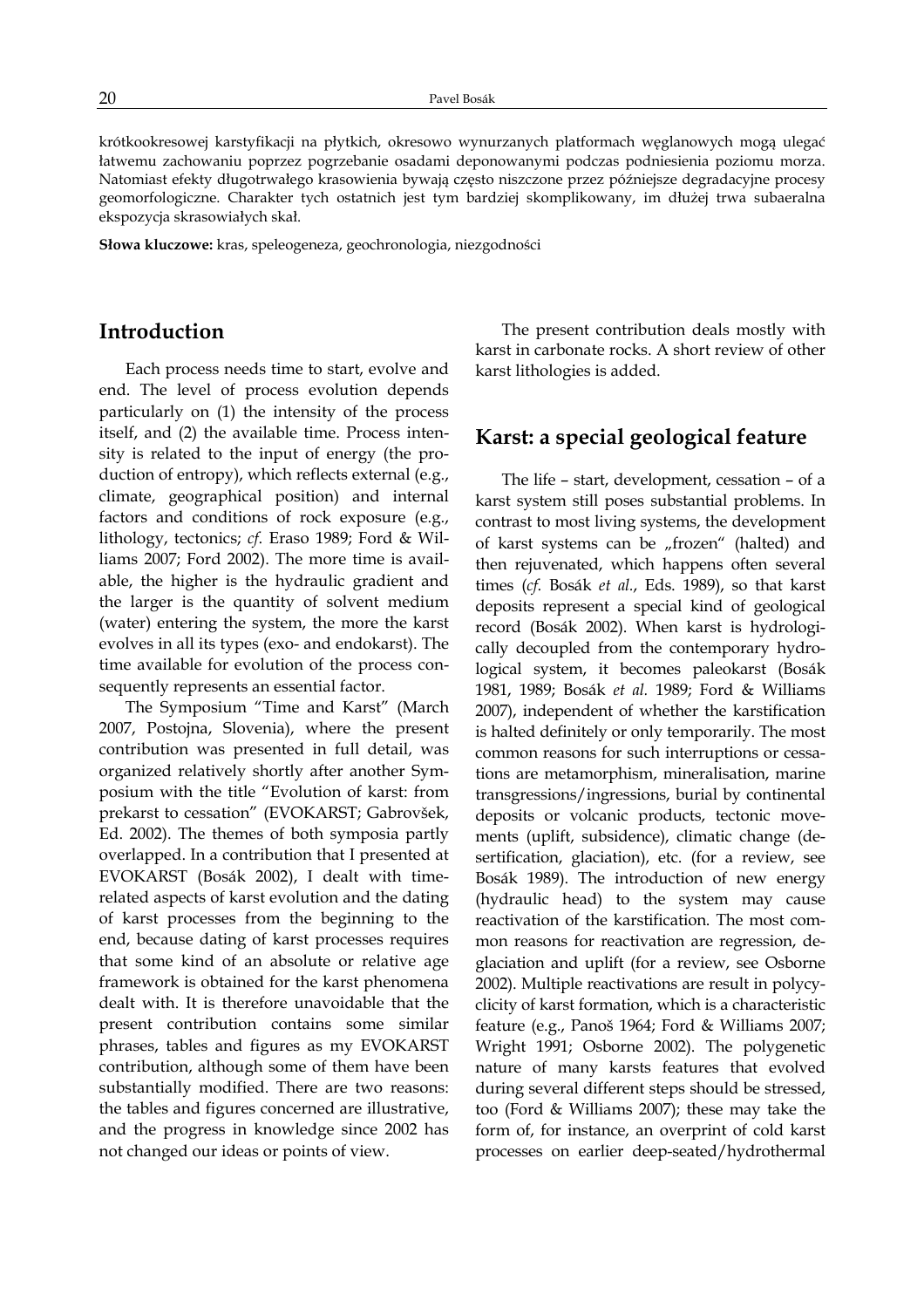products, which themselves followed meteoric early diagenesis (e.g., Bosák 1997) or the succession of other processes (a.o., Osborne 2000, 2002; Osborne et al. 2006).

The introduction of a time scale for karst evolution poses philosophical problems, principally regarding (1) the precise definition of the beginning of karstification, and (2) the modes of preservation of any karstification products, recognising that karst rocks are more easily soluble than other rock types under specific conditions that depend also on the lithology (limestone, dolomite, gypsum, anhydrite, rock salt, quartzite). Preservation of the karst record is important because karst areas preserver the geological and environmental past. This is of special importance for the terrestrial (continental) history, where correlative sediments are mostly missing, but also for the marine record (Horáček & Bosák 1989).

The karst environment facilitates both the preservation and the destruction of paleontological remains. On one hand, karst is well known for its wealth of paleontological sites (a.o., Horáček & Kordos 1989), on the other hand most cave infillings are completely sterile, especially the inner-cave facies. A problematic feature of karst records is that reactivation of processes may make the unravelling of the record impossible, for instance as a result of the mixing of karst infillings of different ages (due to collapse, redeposition, etc.: a.o., Horáček & Bosák 1989; Osborne 1998). Evaluation of dating results of karst records depends, as in other geologic records, on uncertainties, which vary with the geologic context, age range, and methods applied (Sowers & Noller 2000; Bosák 2002).

# The time frame of karst

In general, the kind of stratigraphic discontinuities, i.e. intervals of non-deposition (disconformities and unconformities: Esteban 1991), directly influences the intensity and extent of karstification. The higher is the order of a discontinuity under study, the bigger are the problems regarding the time frame of the processes and the dating of the successive events.

### Unconformities

The beginning and the end of karst development is clearly associated with conformities, unconformities and disconformities. Esteban (1991), in an excellent review following a sequence-stratigraphic approach, outlined the role of non-depositional events (stratigraphic discontinuities) in karst evolution. Different ranks of stratigraphic discontinuity represent the various time gaps in deposition that have been available for dissolution (karstification; see also Moore 2001).

The stratigraphic discontinuity (gap) represents the chronostratigraphic interval(s) missing as a result of non-deposition (hiatus) and/or lithostratigraphic interval(s) missing due to erosion. Excluding conformities, Esteban (1991) proposed the classification of unconformities into single and composite types, both with measurable stratigraphic gaps (during which karst can be developed). Conformities have no measurable stratigraphic gap and correspond mostly to bedding planes (no karst development). The single unconformity represents a stratigraphic gap equivalent to a sequence boundary and the composite one is formed by the stacking or superposition of single unconformities (Esteban 1991). Most (paleo)karst features include composite unconformities, representing long time-spans without deposition.

The hierarchy of stratigraphic discontinuities in Tab. 1 is based on the original idea of Esteban (1991, Fig. 3.5) but expressed in time levels. This modification better illustrates the problem of stacking of unconformities, and clearly demonstrates that the lower is the unconformity order, the lower time is available for any subaerial process to act (karstification, weathering, erosion, denudation, deposition, etc.). On the other hand, the lower is the unconformity order, the better is the dating of a stratigraphic gap. The more time is available, the better-developed subaerial features can be expected. Longer periods of non-deposition are characterized by both the formation and the destruction of karst forms, especially in favourable paleoenvironmental and paleotectonic settings.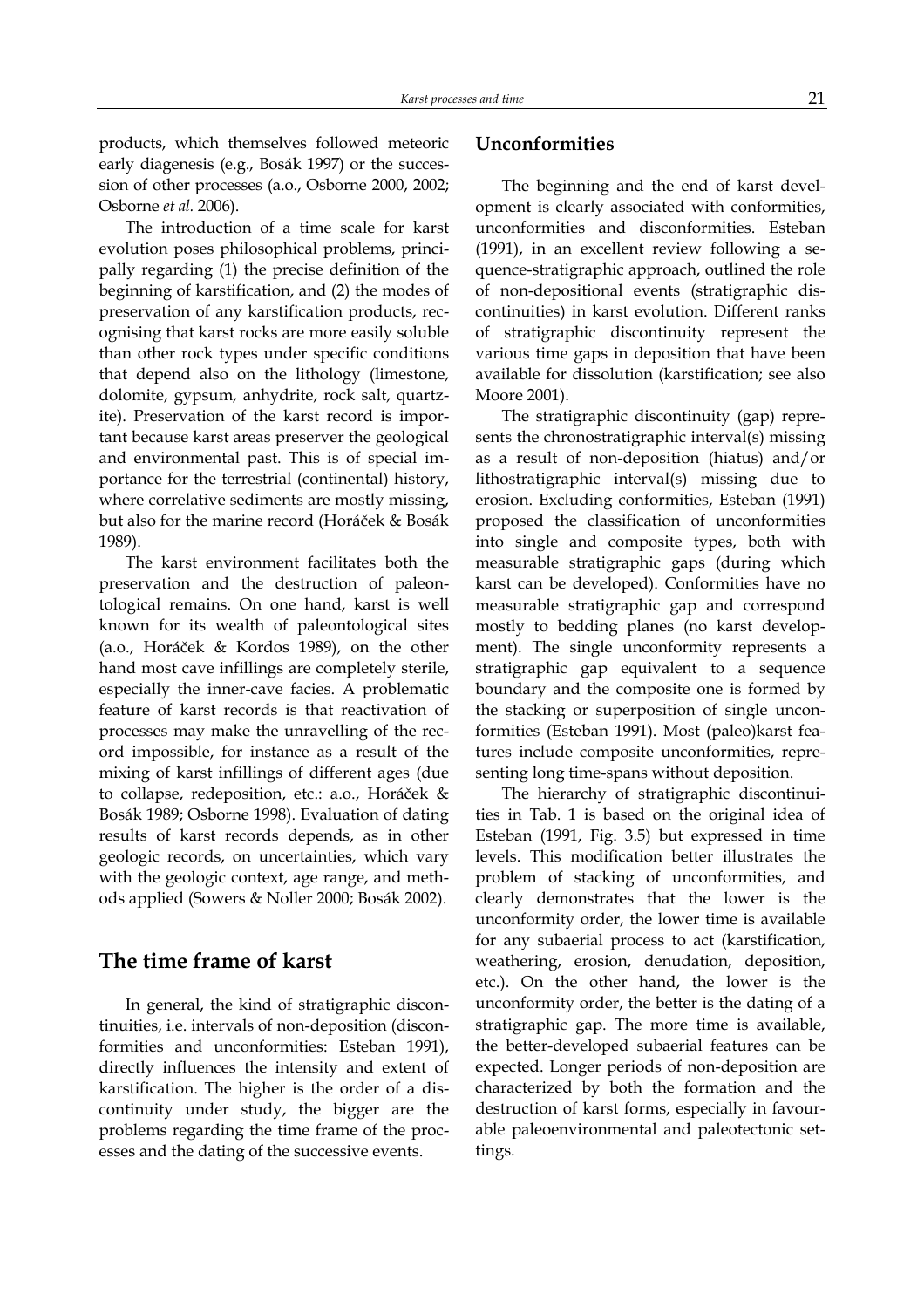

Tab. 1. Evolution of selected karst features in time against the background of a transgression/regression set within one hypothetical karst period related to unconformity order Tab. 1. Ewolucja zjawisk krasowych w trakcie jednego hipotetycznego okresu krasowego

+ sensu Esteban (1991); \* sensu Choquette & James (1988); \*\* sensu Bosák et al. (1989); § sensu Mihevc (1996). Weathering profile = more evolved weathering cover (like laterite, bauxite, kaoline, etc.). Hypogenic karst = deep-seated karst, interstratal karst, intrastratal karst, subjacent karst, subrosion

 Terminy według: <sup>+</sup> Estebana (1991); \* Choquette'a & Jamesa (1988); \*\* Bosáka et al. (1989); § Mihevca (1996). Weathering profile = pokrywa zwietrzelinowa typu laterytów, boksytów, kaolinów. Hypogenic karst = kras podziemny, międzywarstwowy, wewnątrzwarstwowy, subrozja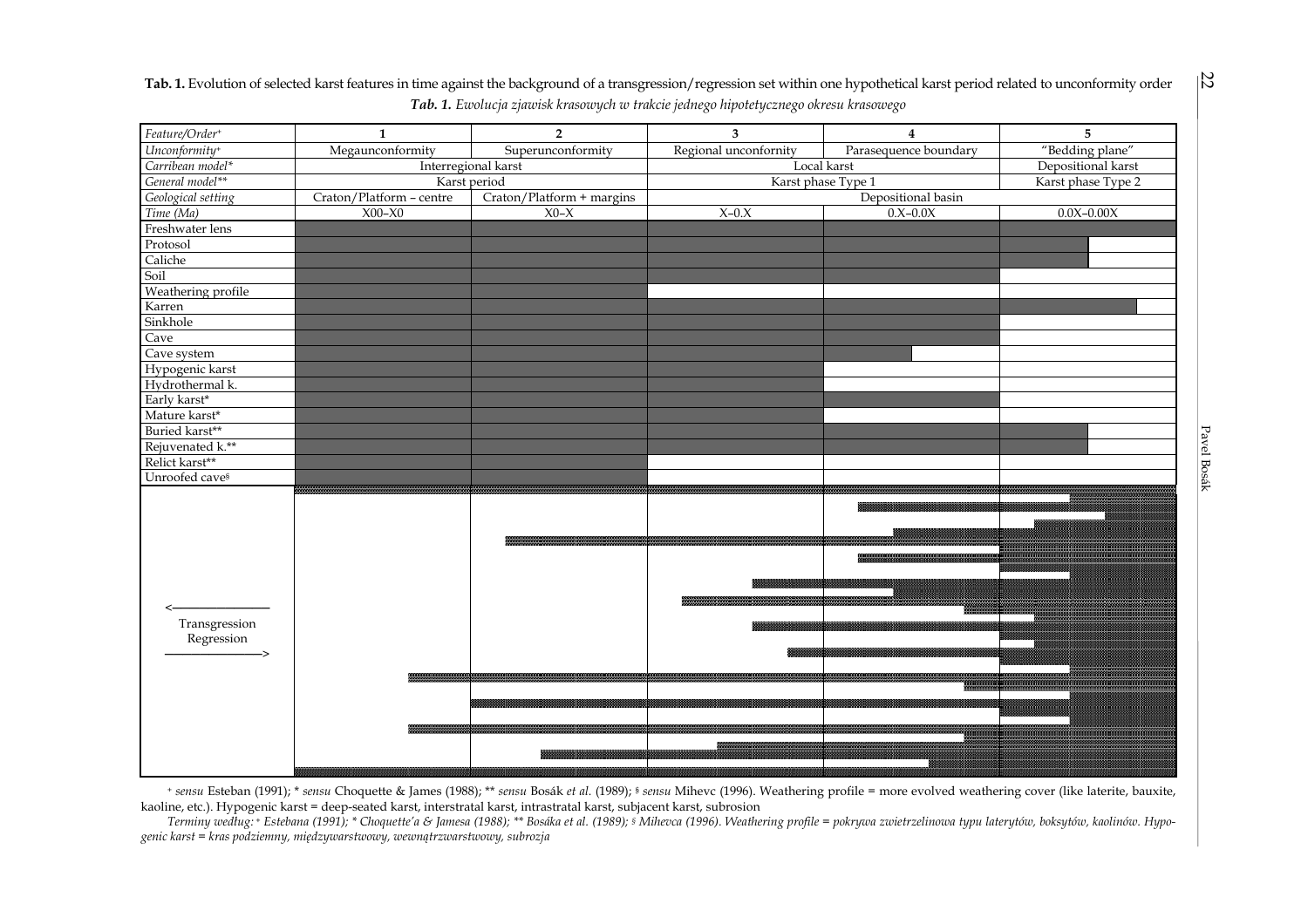# Stratigraphy of karst

The order of unconformities influences the stratigraphy of the karst due to the time involved in subaerial processes (Tab. 2). There are two general approaches to karst development (Esteban 1991):

(1) The Caribbean model is characterised by a short exposure time, unstable carbonate mineralogy, shallow burial, minor tectonics, a minor deep (fresh-water) phreatic zone with dominant primary and fabric-selective porosities, restriction to tropical to semi-arid environments, diffuse recharge-diffuse flow only, affected by mixing processes in the marine zone but not by hydrothermal mixing. However, geothermallydriven convection of groundwater has been detected in some Caribbean-type settings (Rougerie & Wauthy 1993).

(2) The General model is characterised by a longer exposure time, stable mineralogy, deep burial, one or several tectonic events, an important deep phreatic zone, secondary and fracture porosities being predominant, a wider range of climatic environments, confluent recharge, pipe and confined flow, absence of mixing effects in the marine zone, and the presence of hydrothermal mixing.

The two karst-development models are also reflected in two general systems of the karst stratigraphy based on: (1) a carbonate sedimentological/sequence-stratigraphic approach (Choquette & James 1988), and (2) general karst models (Bosák et al. 1989).

| Tab. 2. Stratigraphic discontinuities, time gaps, and stratigraphy of karst (modified after Bosák 2002)                    |  |
|----------------------------------------------------------------------------------------------------------------------------|--|
| Tab. 2. Niezgodności i luki stratygraficzne a klasyfikacja stratygrafii procesów krasowych (wg Bosáka 2002, zmodyfikowane) |  |

| <b>STRATIGRAPHIC</b><br><b>DISCONTINUITIES</b> |                                                 | <b>ORDER</b>   | <b>TIME GAP SCALE</b> |                      | <b>CORRESPONDING</b><br><b>STRATIGRAPHIC</b><br><b>UNITS</b> | STRATIGRAPHY OF KARST           |                            |
|------------------------------------------------|-------------------------------------------------|----------------|-----------------------|----------------------|--------------------------------------------------------------|---------------------------------|----------------------------|
|                                                |                                                 |                | Ma                    | Chrono-<br>stratigr. |                                                              | James & Choquette,<br>Eds. 1988 | Bosák et al.,<br>Eds. 1989 |
| <b>SINGLE COMPOSITE</b><br>UNCONFORMITIES      | erathem uncorformity<br>megauncorformity        | 1              | > 200<br>>60          | erathem<br>system    | megasequence<br>supersequence                                | inter-regional<br>karst         | karst<br>period            |
|                                                | superuncorformity<br>set<br>superuncorformity   | $\overline{2}$ | 30<br>$4 - 12$        | series<br>stage      | set<br>supersequence                                         |                                 |                            |
|                                                | regional<br>uncorformity<br>(sequence boundary) | 3              | $~\sim$ 1             | biozone              | depositional<br>sequence                                     | local karst                     | Type 1                     |
| CONFORMITIES                                   | syntectonic<br>uncorformity                     | $3 - 4$        | $0.0X-1$              | variable             |                                                              |                                 | karst phase                |
|                                                | boundary<br>of shoaling cycles                  | 4              | 0.0X                  | not                  | parasequence                                                 | depositional karst              | Type 2                     |
|                                                | bedding plane                                   | 5              | 0.00X                 | recognisable         | bed                                                          |                                 |                            |

Choquette & James (1988) distinguished the following three karst forms.

(i) Depositional karst forms as a natural consequence of sediment accretion at and around sea level. This is to be expected within the sediment packages that typify carbonate platforms. It is most commonly associated with meter-scale depositional cycles (Choquette & James 1988). Esteban (1991) stressed that the depositional karst of Choquette & James (1988), which is associated with parasequence boundaries, reflects a Caribbean model of karst development

(ii) Local karst forms when part of a carbonate shelf is exposed, usually because of tectonism, drops in sea level or synsedimentary block tilting. Depending on the time-span involved, the effects of exposure can vary from minor to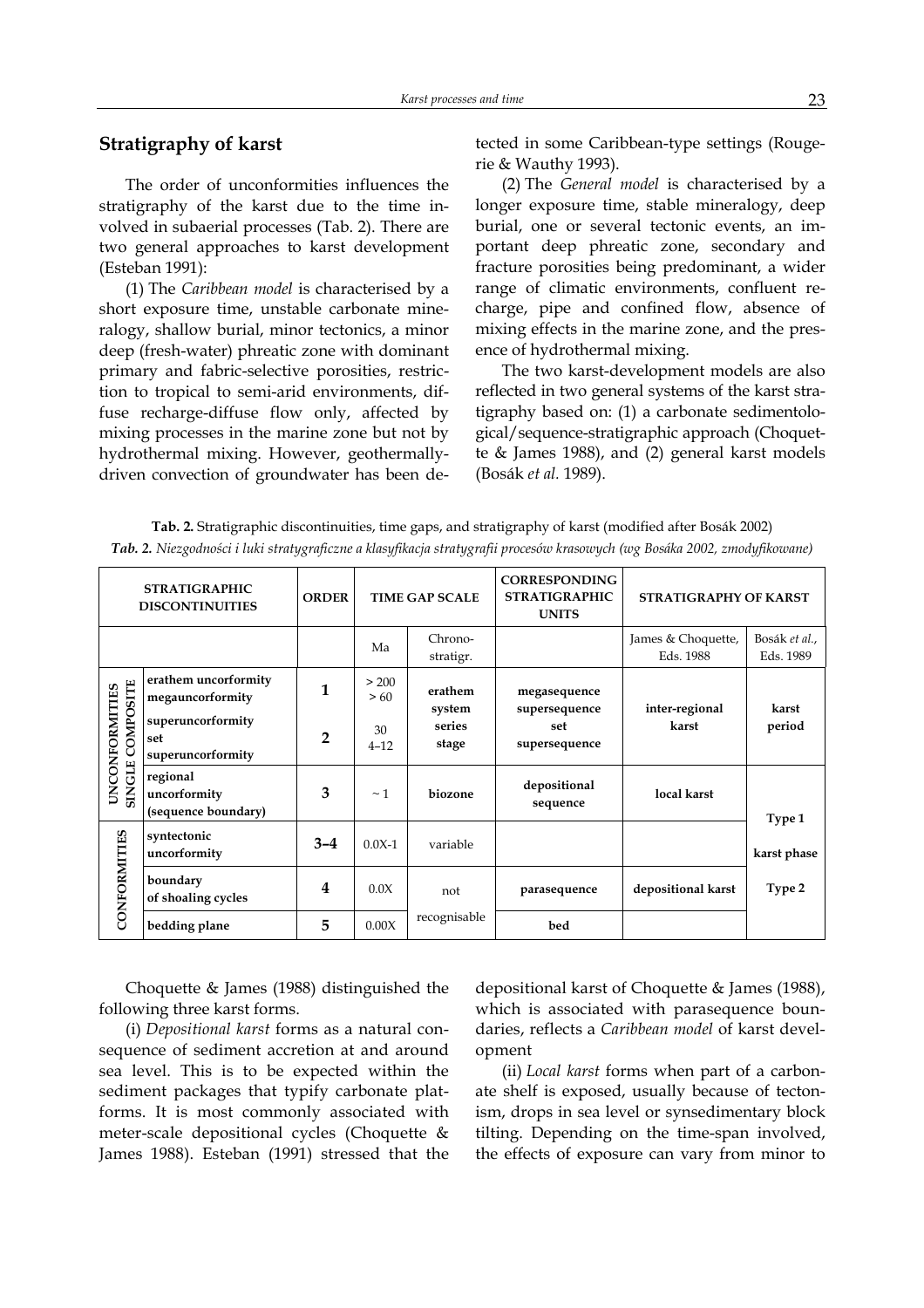extensive with the development of exo- and endokarst (Choquette & James 1988).

(iii) Interregional karst is much more widespread. It is related to major eustatic-tectonic events, and results in karst terrains that may exhibit profound erosion, a wide variety of karst features, and deep, pervasive dissolution (Choquette & James 1988). They noted that in some cases it may be difficult to distinguish the products of local and interregional karsts. Esteban (1991) stressed that interregional karst results from complex evolution producing the composite unconformities karst, and represents the general model of karst.

Bosák et al. (1989) distinguished the following two intervals of karst formation.

(a) A karst phase, which is caused by a geodynamic or major climatic change, e.g., uplift or downwarping, sea-level change, or a phase of permafrost development. From the tectonic point of view, Głazek (1989a) distinguished two kinds of karst phases: (1) those represented as unconformities within the limited area of a shallow-marine platform and its continental fringes, or in the area of one continent created by the collision of two plates (= local karst of Choquette & James 1988); and (2) disconformable or paraconformable surfaces resulting from glacial-eustatic fluctuations of the sea level or from local tectonic events (= depositional karst of Choquette & James 1988).

(b) A karst period, which they define as longlasting times of groundwater circulation and continental weathering, terminated by an ensuing marine transgression. These periods are recognised by higher-order unconformities or disconformities (=interregional karst of Choquette & James 1988). The resulting karst features can usually be divided into several generations (karst phases). Głazek (1989a) defined the tectonic conditions for karst periods as being induced by orogenies. These lengthy periods are caused by the post-collisional uplift of orogens and their fringes. The periods are marked by unconformities and disconformities over broad areas and need not be confined to individual modern continents. These long periods display diachronicity and many less pronounced phases. They are longest in duration and most complex at mountain crests and become gradually shorter on the

mountain slopes and their wide fringes along adjacent continents. These periods result from major changes in plate-motion patterns and they divide structural complexes corresponding to orogenic/geotectonic cycles (Głazek 1973) with durations of about 200–250 Ma or more.

Interregional (paleo)karst and products of karst periods can be linked with the composite unconformities karst of the 1st and 2nd orders sensu Esteban (1991). Such products can be correlated over extensive regions, as shown by the Paleozoic post-Sauk and post-Kaskaskia karsts (cf. Palmer & Palmer 1989 and case studies in James & Choquette, Eds. 1988), and post-Variscan karstifications in North America and Europe, respectively (Głazek 1989a). Local (paleo)karst and products of Type 1 karst phases (sensu Głazek 1989a) are common products during the single unconformity karst and syntectonic unconformities, i.e. of the 3rd order. Karst forms created during the 4th and 5th order unconformities (conformities) correspond to depositional (paleo)karst and to Type 2 karst phases.

# The beginning and the end of karstification

Karstification of the host rocks may start during their formation phases – diagenesis – converting the soft sediment into consolidated material shortly after deposition itself. Such karstification is a consequence of the emergence of part of a depocenter (sedimentary basin) and the introduction of meteoric water into the diagenetic system. The formation of a fresh-water lens and a halocline zone related to the surface relief and sea-level changes is the result. The early stages of the origin of dissolutional (karst) porosity by meteoric diagenesis in carbonate rocks have been described in numerous sedimentological and paleokarst studies (a.o., Longman 1980; James & Choquette 1984; Tucker & Wright 1990; James & Choquette, Eds. 1988; Wrigh et al., Eds. 1991; Wright & Smart 1994; Moore 1989, 2001; Mylroie & Carew 2000). Some authors suppose karst to be merely the facies of meteoric diagenesis (Esteban & Klappa 1983).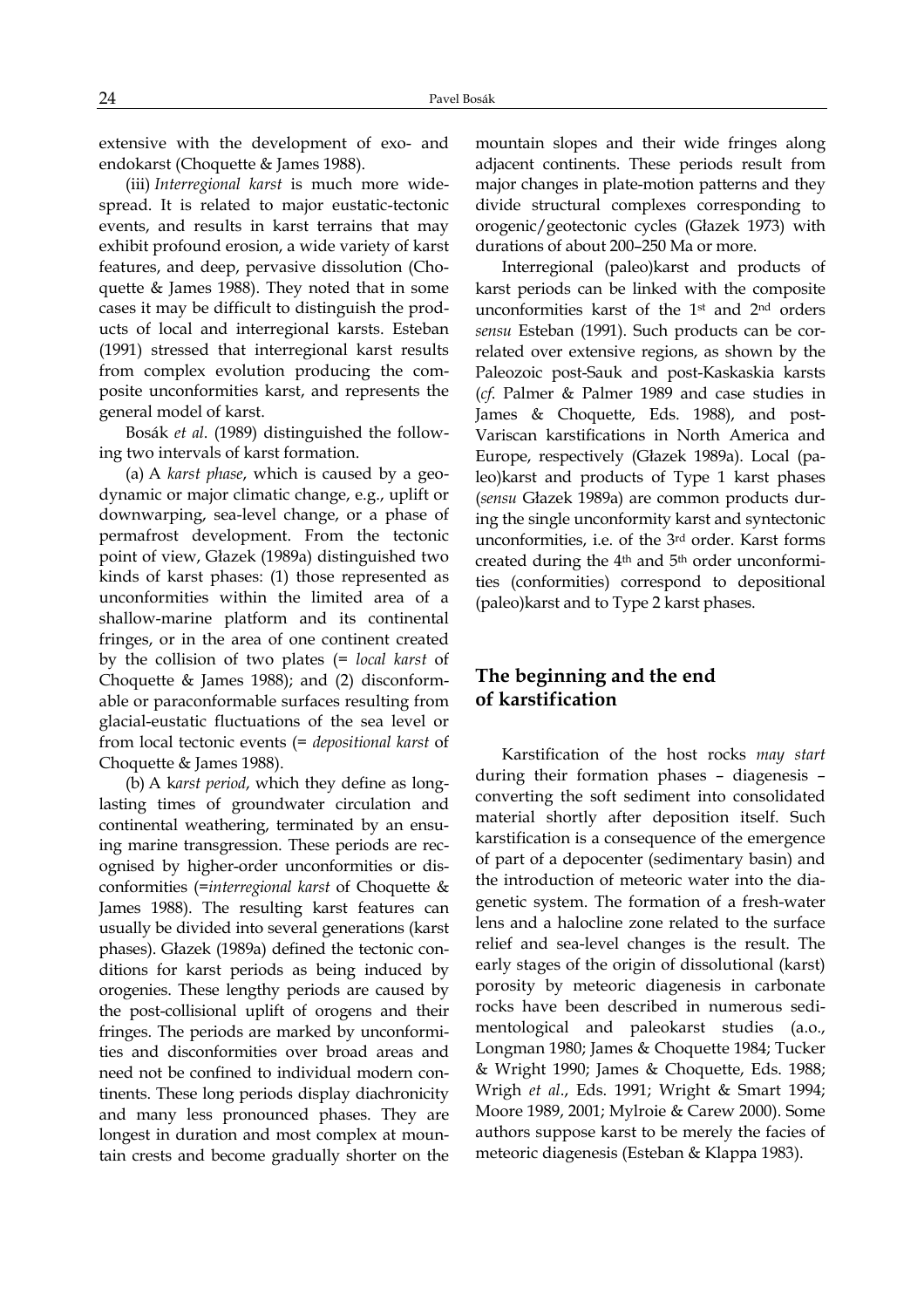The end of karstification can be viewed also from various perspectives. An undisputed end of karstification occurs at the moment when the host rock, together with its karst phenomena, is completely eroded/denuded, i.e. at the end of the karst cycle sensu Grund (1914; see also Cvijić 1918). In such a case, nothing is left to be studied. Karst forms of individual stages of evolution (cycles) can be destroyed also by other nonkarst erosion processes or by the complete filling of epikarst and burial of karst surfaces by impermeable sediments, without the necessity of destroying the entire succession of karst rocks (the cycle of erosion of Davis 1899; see also Sawicki 1908, 1909). Temporary and/or final interruptions of karstification can be caused by fossilisation due to the loss of the hydrological function of the karst (Bosák 1989).

The evolution of karst is connected with chemical denudation, which defines the lowering of the surface of soluble rocks during a time unit. A review of this aspect is given by Ford & Williams (2007). The chemical denudation depends on the runoff. The calculated denudation rates resulting from dissolution vary from less than 0.01 to more than 760 mm.a–1. Data on chemical denudation (surface lowering) have to be treated with caution. Data in Ford & Williams (2007) show that chemical denudation in the mild Central European climate vary between 15 and about 90 mm.a–1, which corresponds to 15–90 m of dissolved limestone per one million of years. The latest data from paleomagnetic dating of cave infillings in the classical Karst of Slovenia show that the infilling of unroofed caves can be 6 Ma old (Bosak et al. 1998; Bosák et al. 2000) and maybe older. The oldest deposit dated until now occurs in the Račiška pečina Cave – speleothems about 3.2 Ma old (Bosák et al. 2004). If we accept values of chemical denudation for the region of the classical Karst in Slovenia (Gams 1981, 2003; see also Cucchi et al. 1994) of about 30–50 mm.a–1, and we know that the caves originated at depths of at least 150–250 m (example of recent Škocjanske Caves), the speleogenetical phase of the presently unroofed caves (sensu Mihevc 1996) cut by the present surface should be 5 to maximally approx. 8 Ma old. The caves can, however, be even older, as the last preserved episode of infilling dates from 1.8 to about 6 Ma ago, and a cave deposit as old as 3.2 Ma in the Račiška pečina Cave is situated under a cave roof of tens of metres thick. Moreover, some data indicate that the present landscape could even have developed since the Early Badenian sea retreated about 15 Ma ago (Rögl 1998). It seems that the chemical denudation did not lower the surface in a regular way, or that lower values of 15–30 mm.a–1 are more reliable. Similar discussions regard Australian karst (R.A.L. Osborne, pers. comm. 2006). In addition, the above values are valid for sedimentary limestones with a normal degree of lithification and diagenesis. Metamorphosed limestones (marbles) show quite different behaviour as they are less soluble, which results in a positive relief of limestone lenses in most of the crystalline terrains (common in the crystalline units of Moldanubia and in the Moravo-Silesian units of the Bohemian Massif, Czech Republic and elsewhere).

# Time recorded in karst

The principal differences between the Caribbean karst model and the general karst model are concerned with exposure time. The former is associated with short exposures to subaerial agents, i.e. with stratigraphic discontinuities of the 3rd to 5<sup>th</sup> order, with durations of 0.00X to about 1 Ma, the latter with lengthy exposures corresponding to stratigraphic discontinuities of the 2nd and 1st order, i.e. with times of X0<sup>0</sup> to X0<sup>2</sup> Ma (Tabs. 1 and 2). Individual long periods of subaerial exposure (stratigraphic discontinuities of the 1st and 2nd orders – karst periods) may coalesce, being separated only by a short interruption (e.g., marine transgression/ingression; Tab. 1).

The karst record of 1st–and 2nd-order stratigraphic discontinuities on the East European Platform and epi-Variscan Central European Platform in Poland was identified by Głazek et al. (1972) and Głazek (1973, 1989a). It encompasses a maximum of 50–60% of the geological time elapsed since deposition of the rocks (Fig. 1). Analysis of the Bohemian Massif (epi-Variscan Platform; Bosák 1987, 1997; Tab. 3, Fig. 2) showed that 12–45% of the geological time since the re-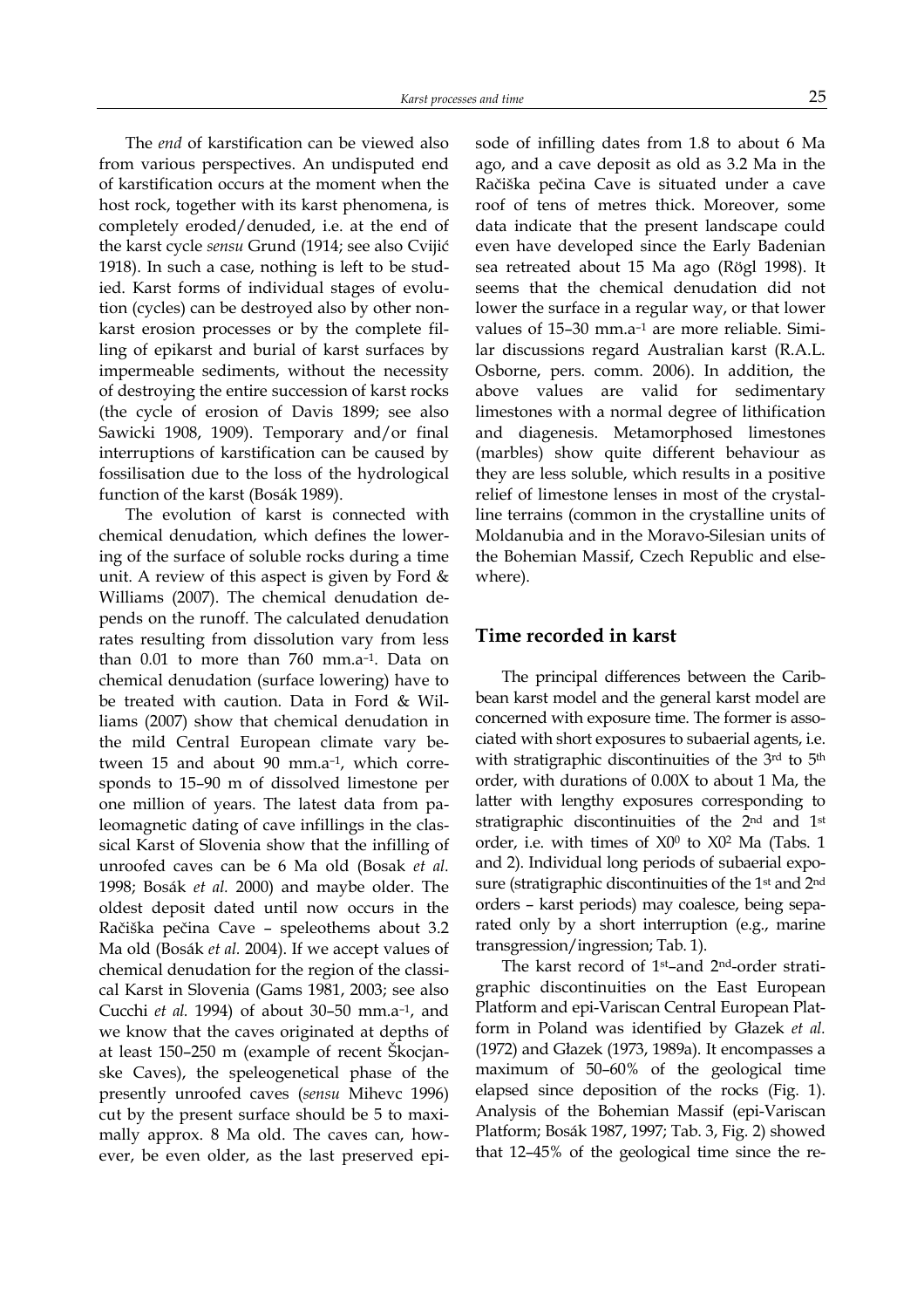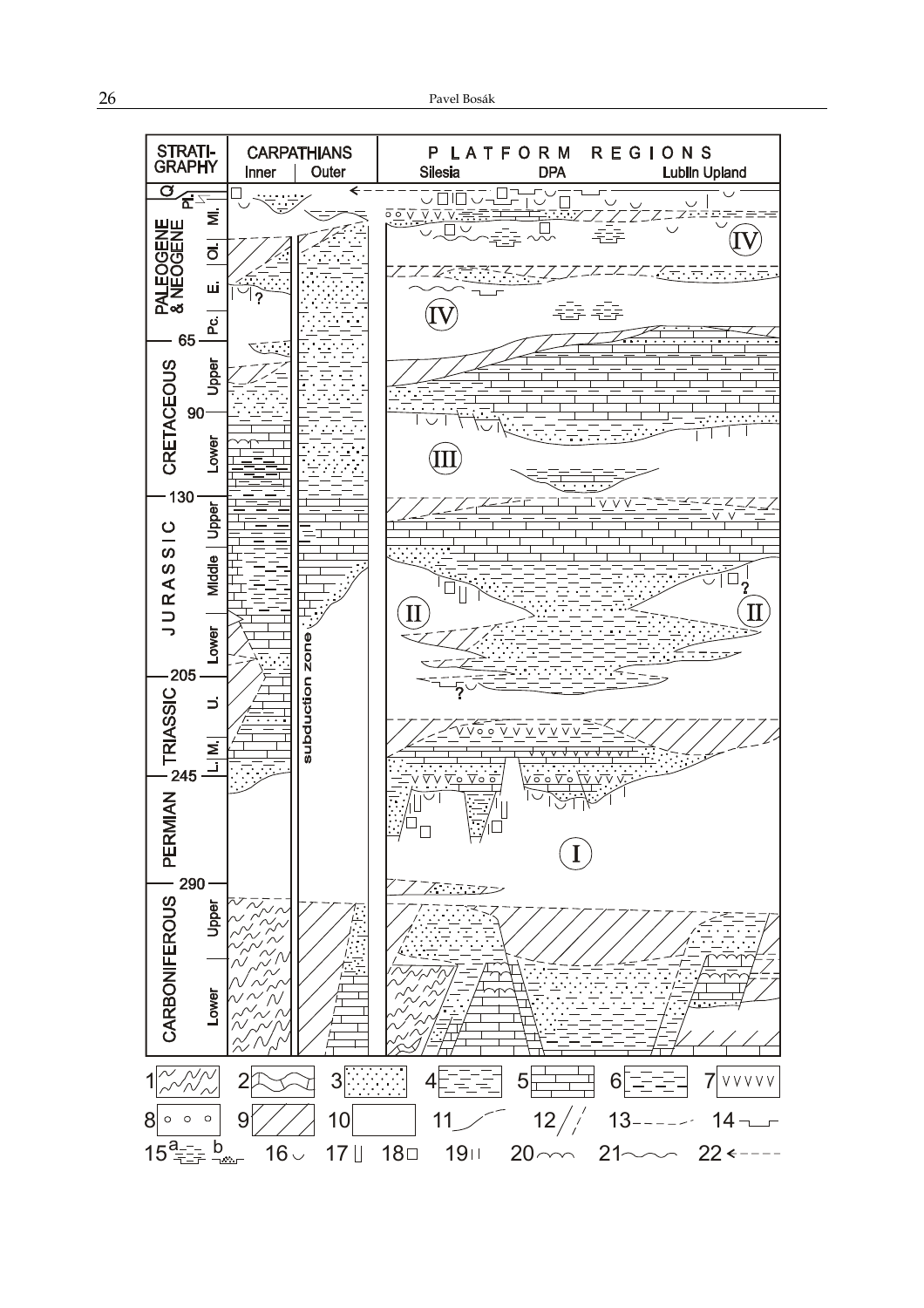| Regional geological unit          | Duration since<br>Paleozoic<br>regression<br>(Ma) | Record<br>preserved<br>(Ma) | Record in<br>continental<br>deposits (Ma) | Record<br>$(\%)$ | Gap without<br>record<br>$(\%)$ |
|-----------------------------------|---------------------------------------------------|-----------------------------|-------------------------------------------|------------------|---------------------------------|
| Moldanubicum                      | 375                                               | 45                          | 45                                        | 12               | 88                              |
| Bohemicum                         | 375                                               | 48                          | 36                                        | 13               | 87                              |
| Saxothuringicum                   | 420                                               | 52                          | 40                                        | 12               | 88                              |
| Brunovistulicum                   |                                                   |                             |                                           |                  |                                 |
| a. in outcrops                    | 320                                               | 75                          | 36                                        | 23               | 77                              |
| b. covered by Carpathian Foredeep | 320                                               | 100-145                     | 2                                         | $31 - 45$        | 69-55                           |

Tab. 3. Review of temporal data for the evolution of the Bohemian Massif since the Paleozoic regression (after Bosák 1987) Tab. 3. Ewolucja Masywu Czeskiego po zakończeniu morskiej sedymentacji paleozoicznej (wg Bosáka 1987)

gression of Paleozoic seas in the Late Devonian/Early Carboniferous is represented in such records, and that 55–88% of the time is not recorded in the preserved marine or continental successions (Bosák 1987).

These two examples of platform areas differ in the time recorded in the subsequent cover sediments. The Bohemian Massif is a relatively young body resulting from the amalgamation of individual terrains during the Variscan orogeny. Since that time, uplift has prevailed over subsidence as a consequence of the tectonic stress caused by the Alpine orogeny in its foreland. Platform sediments are rather rare there (Late Jurassic and Late Cretaceous regional transgressions, several minor Oligocene and Miocene transgressions reaching only the margins of the massif; see Fig. 2). The Polish territory is composed of slightly older elements in a different geotectonic setting, and the geological structure is little affected by younger orogenies. The platform cover was developed more continuously, and individual stratigraphic discontinuities represent shorter time intervals. Therefore, the preserved record of time differs significantly in the two regions, i.e. 12–45% vs. 50–60%. Some old cratonic units can be nearly completely without any platform cover (e.g., the Scandinavian Shield), partly as a consequence of glacial isostasy. In such terrains, the time recorded can represent less than 10%. On some recent and fossil carbonate platforms, the time recorded in sediments represents only 5 to less than 10% (Quaternary Great Bahama Bank, Devonian carbonate platform on Moravia; Bosák et al. 2002).

Fig. 1. Time distribution of paleokarst phenomena and sediments in Poland (modified after Głazek 1989b) Metamorphosed basement: 1 – silicate rocks, 2 – marble lenses. Sedimentary rocks: 3 – sandstones and conglomerates, 4 – silts, clays, marls, 5 – carbonates, 6 – deep-sea carbonates-silicates, 7 – sulphates, 8 – salts, 9 – unknown deposits (eroded), 10 – subaerial degradation. Boundaries: 11 – unconformable cover, 12 – synsedimentary faults, 13 – supposed limits of deposition, 14 – poljes, 15 – subrosion depressions with fills (a – brown coal; b – drift deposits), 16 – sinkholes, 17 – shafts, 18 – caves, 19 – minor solution forms, 20 – syngenetic caves, 21 – karst corrosion surfaces, 22 – maximum extent of Pleistocene glaciers; I to IV – karst periods; DPA – Danish-Polish Aulacogen

Fig. 1. Czas powstania form i osadów krasowych w Polsce (wg Głazka 1989b, zmodyfikowane)

Zmetamorfizowane skały podłoża: 1 – skały krzemianowe, 2 – soczewy marmurów. Skały osadowe: 3 – piaskowce i zlepieńce, 4 – muły, iły, margle, 5 – skały węglanowe, 6 – siliciklastyczne i węglanowe skały głębokomorskie, 7 – siarczany, 8 – sole, 9 – skały zerodowane, 10 – degradacja subaeralna. Granice: 11 – niezgodności, 12 – uskoki synsedymentacyjne, 13 – przypuszczalny zasięg sedymentacji, 14 – polja, 15 – zagłębienia subrozyjne (wypełnione: a – węglem brunatnym, b – osadami klastycznymi), 16 – leje krasowe, 17 – studnie krasowe, 18 – jaskinie, 19 – małe formy krasowe, 20 – jaskinie syngenetyczne, 21 – powierzchnie erozji krasowej, 22 – maksymalny zasięg lodowców plejstoceńskich; I do IV – okresy aktywności krasowej, DPA – aulakogen duńsko-polski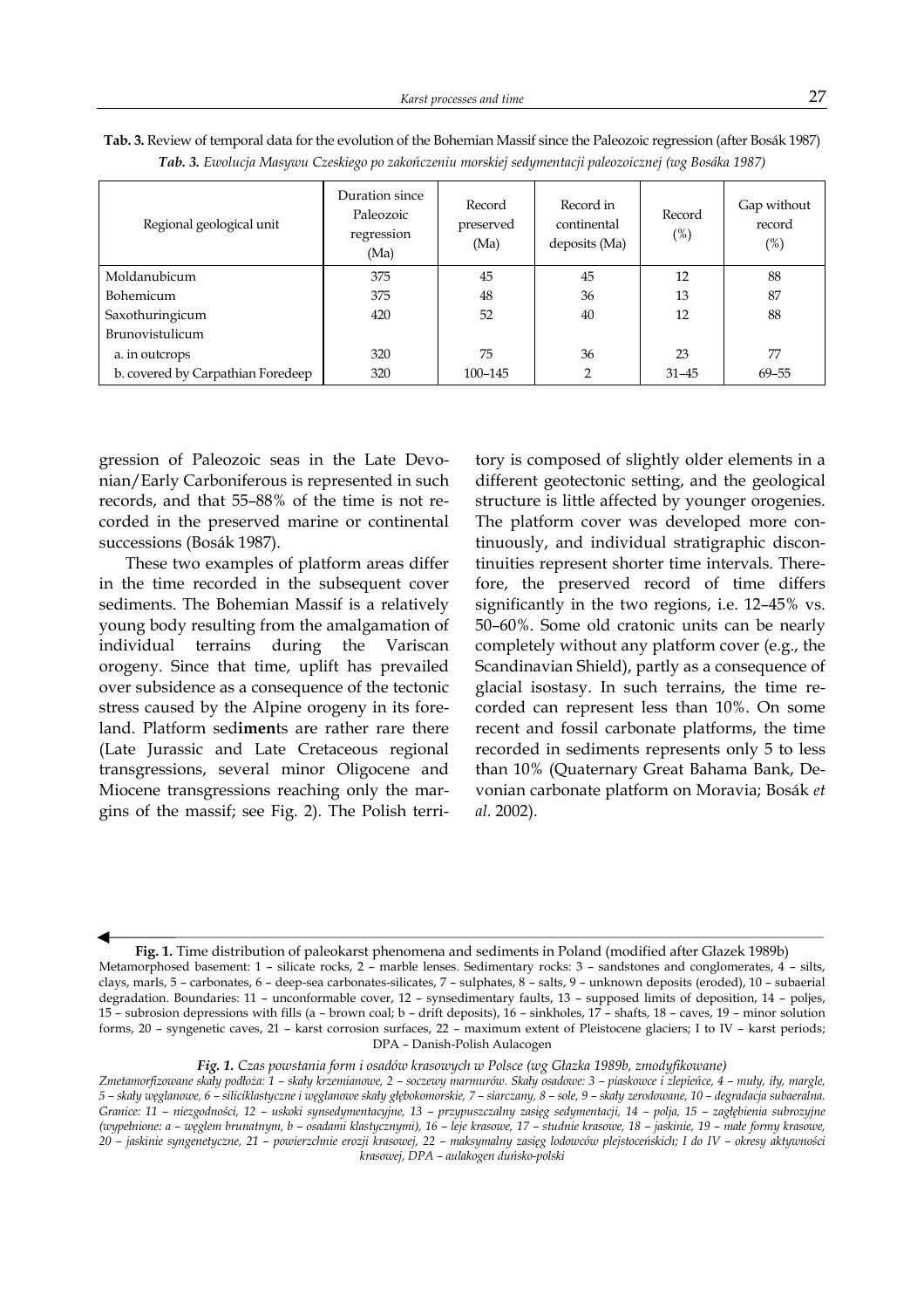



Lithology: 1 - conglomerates, 2 - sandstones, 3 - lithologically variable siliciclastics (redbeds, sandstone-siltstone alternations), 4 - shales, 5 - carbonate rocks, 6 - volcanics and volcanoclastic rocks. Karst forms: 7 – caves, 8 – dolines, 9 – geological organs, 10 – karst cones, 11 – karst inselbergs, 12 – collapse shafts, 13 – canyons, 14 – V-shaped valleys, 15 – U-shaped valleys, 16 – poljes and large karst depressions, 17 – corrosional surfaces, 18 – karren and minor solution forms, 19 – neptunian dykes, 20 – meteoric diagenetic porosity, 21 – hydrothermal karst, 22 – volcanicactivity: black – Bohemian Massif, white – Outer Western Carpathians adjacent to the Bohemian Massif, circle diameter approximately covers the time-span of volcanic activity

Fig. 2. Rozprzestrzenienie form krasowych i skał osadowych w wybranych regionach Masywu Czeskiego (wg Bosáka 1997, zmodyfikowane)

 Litologia: 1 – zlepieńce, 2 – piaskowce, 3 – niejednorodne skały klastyczne (przemienne piaskowce i mułowce), 4 – łupki, 5 – skały węglanowe, 6 – skały wulkaniczne i wulkanoklastyczne. Formy krasowe: 7 – jaskinie, 8 – leje krasowe, 9 – żebra krasowe, 10 – mogoty, 11 – ostańce, 12 – studnie krasowe, 13 – wąwozy, 14 – doliny V-kształtne, 15 – doliny U-kształtne, 16 – polja i duże obniżenia krasowe, 17 – powierzchnie erozji krasowej, 18 – małe formy krasowe, 19 – dajki neptuniczne, 20 – porowatość w wyniku działalności wód meteorycznych, 21 – kras hydrotermalny, 22 – okresy aktywności wulkanicznej: czarne kółka – w Masywie Czeskim, białe kółka – w Zewnętrznych Karpatach Zachodnich, średnica kółka odpowiada długości trwania aktywności wulkanicznej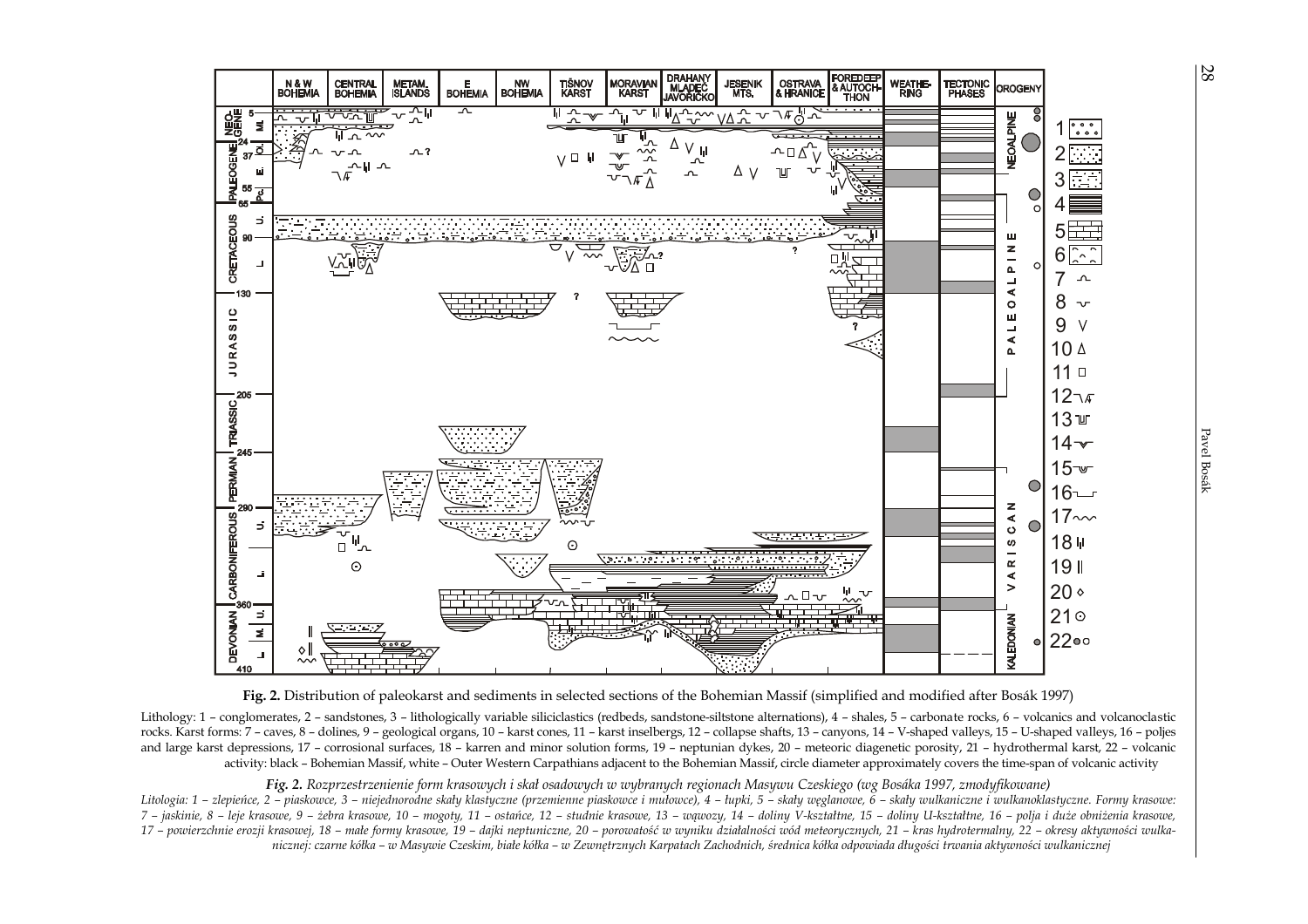#### Products

It can be readily deduced that the shorter the time available for karstification, the greater is the probability of preservation of the karst phenomena in the stratigraphic record. While products of short-lived karstification on shallow carbonate platforms can be preserved by deposition during the sea-level rise following immediately after, products of more pronounced karstification may be destroyed by a variety of geomorphological processes. The longer is the duration of subaerial exposure, the more complex are these geomorphological agents. Some processes can destroy karst features in a relatively short time, leaving planated surfaces with little or no traces of previous karstification, e.g. the effect of marine transgressions (represented by an unconformity of the 3rd order). This can be illustrated for recent karst in the coastal zone of Palawan Island (Philippines) and the Lower Devonian of the Koněprusy area, Czech Republic. On Palawan, Longman & Brownlee (1980) described wave and surf action destroying or undercutting recent shore cliffs up to 30 m high that were composed of highly karstified limestones with dense networks of pinnacle karren, leaving only a flat abrasion platform with rare relics of truncated dissolution fissures and sinkholes. An identical situation is detected at the boundary between the Koněprusy Limestones (Pragian) and the Suchomasty Limestones (Dalejan, Early Devonian) at Koněprusy. The truncation plane, which is well exposed in the Koněprusy Caves, is smoothed by marine abrasion and shows no trace of karst, although the limestones contain distinct traces of meteoric diagenesis and the formation of neptunian dykes correlated with the hiatus, which lasted about 5–6 Ma.

Products of longer subaerial exposure (unconformity of the 3rd to 2nd order) of carbonate rocks can be illustrated for the Early to Middle Cretaceous polycyclic evolution of an island system in the Tethyan realm. Mišík (1978), Mišík & Sýkora (1981) and Aubrecht et al. (2006) reconstructed the emerged relief of the Pieniny cordillera (Slovakia) with a width of several tens of kilometres and a diversified relief, including river basins and karst-affected limestones. The karst was destroyed during the Late Cretaceous, and relics of speleothem and fresh-water limestones were deposited in post-Santonian conglomerates. Recent equivalents can be seen in (1) the Greek archipelago, which is composed mostly of parts of emerged limestone platforms; (2) the Indonesian-Philippines island arc, and (3) Papua-New Guinea with highly evolved karst landscapes and cave systems. But there, too, the evolution of cave systems and levels took a substantial part of the geological time (a.o., Noel & Bull 1982; Audra et al. 1999).

Products of paleokarst evolution are best preserved directly beneath a cover of marine or continental sediments, i.e. under the deposits that terminate the periods or phases of karstification. The longer the duration of the stratigraphic gap, the more problematic is the precise dating of the paleokarst. Therefore, the ages of particular paleokarsts have most commonly been assigned to times shortly before the termination of the stratigraphic gap (Bosák 1997). This fact can be easily illustrated for pre-Cenomanian paleokarst in the Bohemian Massif, for pre-Callovian karst in Moravia and for Westphalian/Stephanian karst in central Bohemia (see Fig. 2). An identical situation occurs in Poland (a.o., Głazek 1989b; Paszkowski 2000; see Fig. 1)

Tab. 1 summarizes some karst forms, products and processes related to unconformity order against the background of transgression/regression sets during a hypothetical karst period (which can be compared with Figs. 1 and 2). The conformities, with no measurable time gap but with a distinct short interruption in deposition, can be characterized only by diagenetic changes (see a.o., Longman 1980; Tucker & Wright 1990; Moore 1989, 2001), burrows of organisms (trace fossils – a.o., Bromley 1975) or the formation of hardgrounds (a.o., Bathurst 1971; Wilson & Palmer 1992).

As stated above, the more time is available, the more evolved karst landscapes can form. Moreover, the higher is the difference in elevation between the base level and the highest summits, the deeper and more evolved a vadose zone can be formed. This implies that slightly and shortly emerged carbonate sediments above sea level can show slight karstification (meteoric diagenesis) in the form of different karren types: like in the Carboniferous of Great Britain (a.o., Ramsbottom 1973; Walkden 1974, 1977; Wright 1988). Soils are also connected with low-order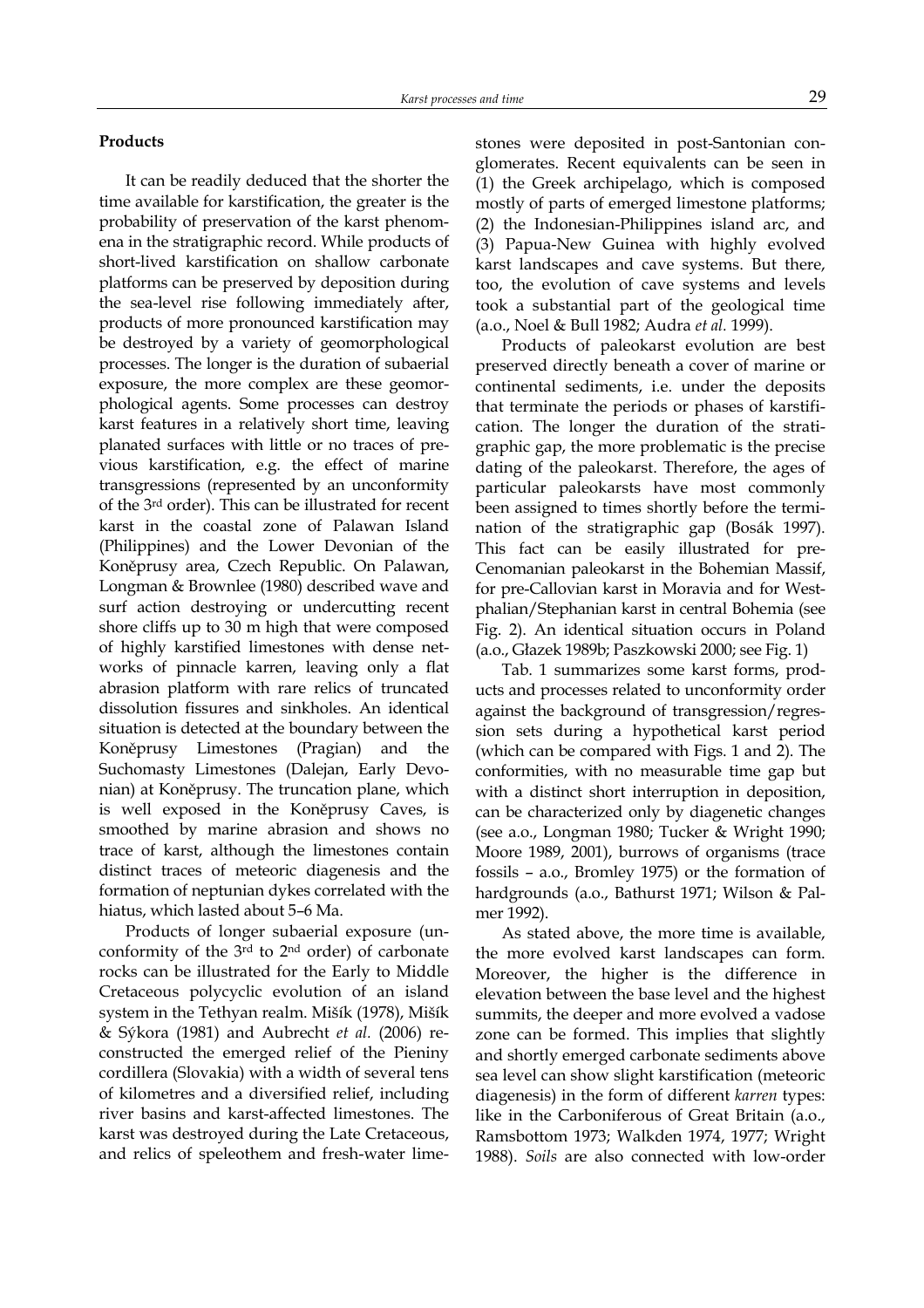unconformities; examples are the protosols in the Quaternary of the Bahamas formed during sea-level falls in oxygen isotopic stage 5 (a.o., Panuschka et al. 1997), and the more complex soils in the Carboniferous of Great Britain (a.o., Adams 1980; Bridges 1982) or Devonian of Holy Cross Mountains (Poland, Skompski & Szulczewski 2000). Caliche, carbonate duricrusts and hardened zones can be formed in a semi-arid (or distinctly seasonal) climate under conditions with a vadose zone (*cf.* Esteban & Klappa 1983) in relatively short time-spans, for instance like during a single sea-level fall within the oxygene isotope stage 5 on San Salvador Island, Bahamas (Bosák, Hladil & Slavík unpubl.), or in the Carboniferous of Great Britain (a.o., Wright 1982). Evolved weathering crusts are connected with high-order unconformities and disconformities; it is estimated that one metre of laterite or bauxite needs about 0.4–1 Ma to develop (cf. Bárdossy 1982; McFarlane 1983). Nevertheless, the transported products of long-lasting weathering can be deposited on a fresh karst relief on emerged carbonate platforms attached to cratons or platforms (a.o., Bárdossy 1982, 1989; Bourrouilh-Le Jan 1989). The thickness of a karst infilling depends on the position of the groundwater table, which is related to the altitude of the emerged strata (a.o., Bárdossy 1989).

Each emergence forms conditions for the origin of a fresh-water lens and a fresh/salt-water mixing zone (halocline; see Mylroie & Carew 2000 for an excellent review) and for the evolution of a complex set of fresh-water, mixed and marine diagenetic processes in the vadose and phreatic zones (cf. Longman 1980; Tucker & Wright 1990; Moore 1989, 2001) and of special karst forms related to this complex environment (Mylroie & Carew 2000; Gunn & Lowe 2000).

Although hydrothermal activity is usually connected with the general karst model (Esteban 1991), it can also be detected in some fossil examples of the Caribbean model. Hydrothermal activity connected with the expulsion of basin waters affected Early Devonian (Lochkovian and Pragian) limestones of the Koněprusy area (Barrandian, Czech Republic). While the Lochkovian strata are dissected by a dense network of calcite veinlets, the Pragian formations are impregnated with organic matter (bitumen: Franců et al. 2001), phosphate and silica resulting from the transport of organic matter, from dephosphoritization of conodonts and from desilicification of sponge spicules in the underlying Lochkovian and Late Silurian sediments. Later, the hydrothermal springs became enriched in Mg and S, and metasomatic spots with crystallization of dolomite, illite and pyrite were formed (Hladil & Gabašová 1993). The hydrothermal activity was connected with hot springs (100–130°C) ascending along the transpression fault zone and lasting about 2.5 Ma, which is the duration of the hiatus between the Lochkovian and Pragian strata in some tectonic blocks in this part of the Prague synform (Hladil 1997; Hladil & Slavík 1997).

# Time for evolution of a conduit

The evolution of a conduit is a rather complicated set of events facing numerous critical thresholds (for a summary, see White 1988; Palmer 2000, 2002; Ford & Williams 2007). Three phases of speleogenesis are now generally accepted: (1) initiation: initial enlargement of a fracture to a critical size; (2) breakthrough: a fairly sudden transition to rapid dissolution, resulting in the growth of an incipient cave into a true cave, and (3) enlargement: the growth of a protoconduit/incipient cave to full conduit size (a.o., White 1988; Palmer 2002).

The initial fracture permeability and/or rock porosity has connected apertures of the order of 50–500 µm, and the diameter of a solution protoconduit reaches 5–15 mm (White 1988, Ford & Williams 2007). When the diameters reach a size of 0.5–5 cm, a kinetic breakthrough occurs (Dreybrodt & Gabrovšek 2000) and the flow may change from laminar to turbulent (White 1988; Ford & Williams 2007), enabling the transport of detrital sediment (Palmer 2002).

### Initiation phase

The duration of a typical initiation phase was calculated to be approx. 3–5 ka (White 1988), based on experiments by Howard & Howard (1967) and calculations of Palmer (1981). They stated that the maximum dissolution rate is 0.14 m $\cdot$  a<sup>-1</sup>. Palmer (1991) calculated the ini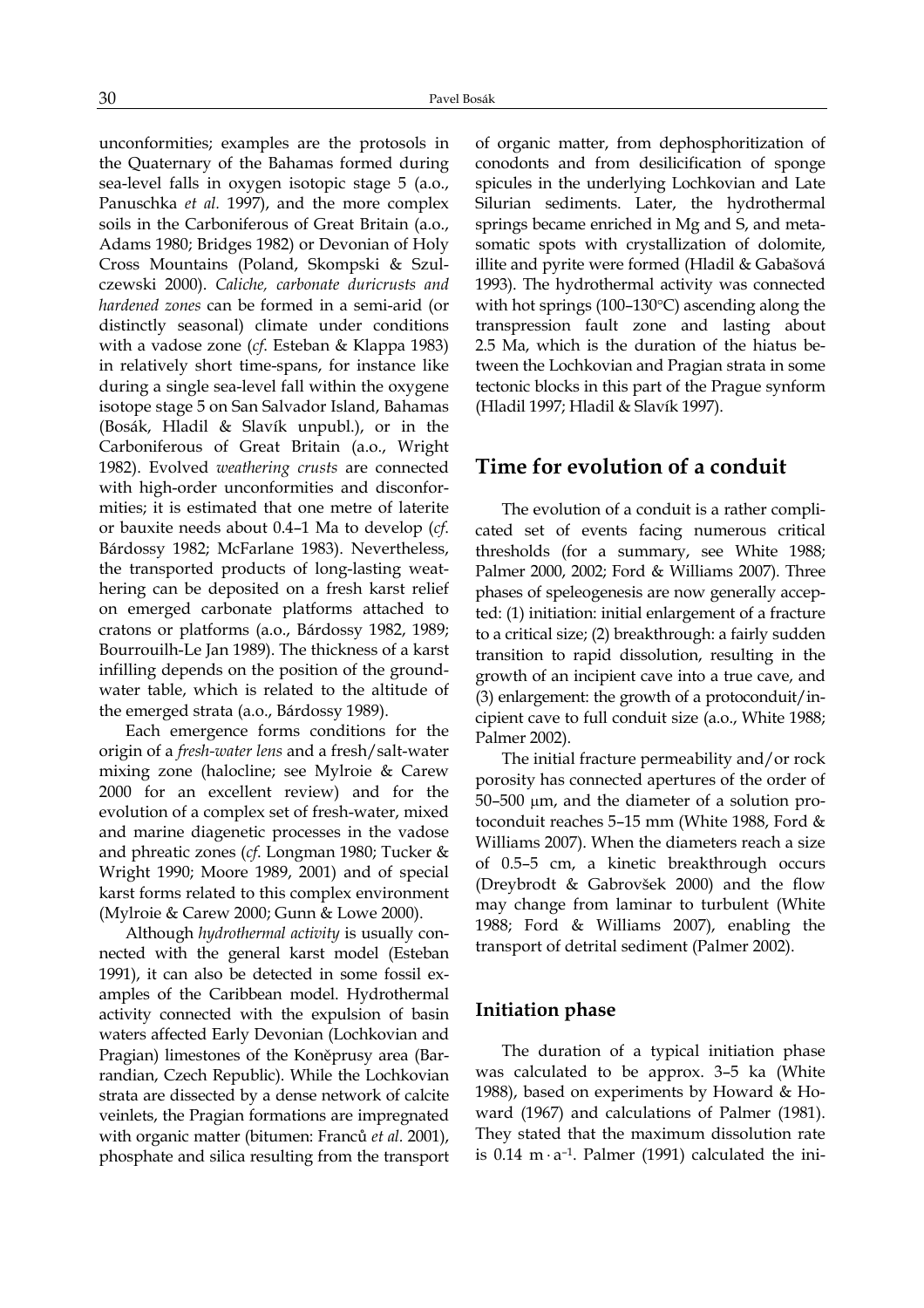tiation phase to last minimally 10 ka under favourable conditions. Dreybrodt & Gabrovšek (2000) estimated the duration of the initiation (gestation) phase for realistic cases to be 1 ka to 10 Ma. The time depends critically on the length and the initial width of the fracture. Palmer (2002) assumed that the enlargement of initial openings to cave size would require many millions of years, except under the most ideal conditions.

### Breakthrough phase

The duration of the breakthrough (gestation time) has been discussed by Palmer (2002). The time necessary for the process is influenced by numerous parameters (like hydraulic gradient, temperature,  $P_{CO2}$ , organic and other acids) and amounts to 10<sup>4</sup> to 10<sup>5</sup> years, although Dreybrodt (1990, 1996), Dreybrodt & Gabrovšek (2000), Bauer et al. (2005) estimate the time required to be shorter.

### Enlargement phase

The enlargement phase, i.e. the time in which the protoconduit develops to full size, is affected by numerous thresholds (see a.o., White 1988) and agents, including geological conditions (lithology, primary and secondary porosity), climatic conditions (temperature, precipitation, water volumes), hydrochemical conditions (concentration and kind of solvent agents), and clastic load in the cave waters (its transport and deposition can enhance or retard dissolution and erosion: Palmer 2002). All these conditions affect the velocity of speleogenesis. The estimates provided underneath are therefore to be considered only as approximations.

The time of transition from protoconduit to traversable cave (with a diameter of 1–10 m or more) is expected to be 5–20 ka up to 100 ka in many geological settings (White 1988). Ford & Williams (2007) suggested that conduits can expand to diameters of 1–10 m in a few thousands of years (see also Palmer 1991), or even in a few hundreds years in high-relief, wet terrains. Palmer (1991, 2000, 2002) calculated the

maximum wall retreat to be  $0.001-0.15$  cm  $\cdot$  a<sup>-1</sup> in a typical meteoric groundwater cave; waterfilled caves thus might increase their diameter from 0.2 to 2–3 m in 1 ka, depending on the hydrochemical conditions. Dreybrodt & Gabrovšek (2000) estimated the velocity of enlargement of a conduit under phreatic conditions to about 200 mm  $\cdot$  ka<sup>-1</sup>, so that a phreatic passage of 30 m in diameter can be developed within 100 ka. For hydrothermal caves, durations of the order of 10<sup>5</sup> to 10<sup>6</sup> years are required to produce caves of traversable size (Palmer 1991). The development of each passage level in Mammoth Cave (Kentucky, USA) required at least 10<sup>5</sup> years (Granger et al. 2001), which includes time for breakthrough and for later enlargement to the present diameters of about 5–10 m in the major passages (Palmer 2002). Mylroie (1977) described the formation of traversable passages up to a metre in diameter and 200 m long since the last deglaciation at about 13 ka ago. Data of Ford (1980) and Palmer (1984) suggest that an extension time of 10–100 ka per kilometre of the conduit may have prevailed in a majority of karst settings. White (1988) obtained an extension rate of 3–5 ka per kilometre. Vadose entrenchment in canyons in caves of New York State (USA) was measured to be 10–20 mm.ka–1 (Palmer 1996).

Theoretical assumptions have been proven by field observations. Mylroie & Carew (1986, 1987) dated the origin of Lighthouse Cave (San Salvador Island, Bahamas) between 85 ka (cementation of eolianite host rock) and 49 ka (Useries datum from a stalagmite), so that 36 ka was available for the cave formation along the halocline. Numerous data from North America and Ireland indicate a post-glacial origin of caves that are perfectly adjusted to recently deranged surface landscapes and hydrologic regimes, i.e. the caves developed during the last 8–15 ka (a.o., Mylroie 1977; Mylroie & Carew 1986, 1987; White 1988; Ford & Williams 2007).

# Non-carbonate karst

The above-mentioned discussion focused on karst in carbonate rocks (limestones), which do, however, not represent the most soluble rock types in the Earth crust. Sulphates (gypsum)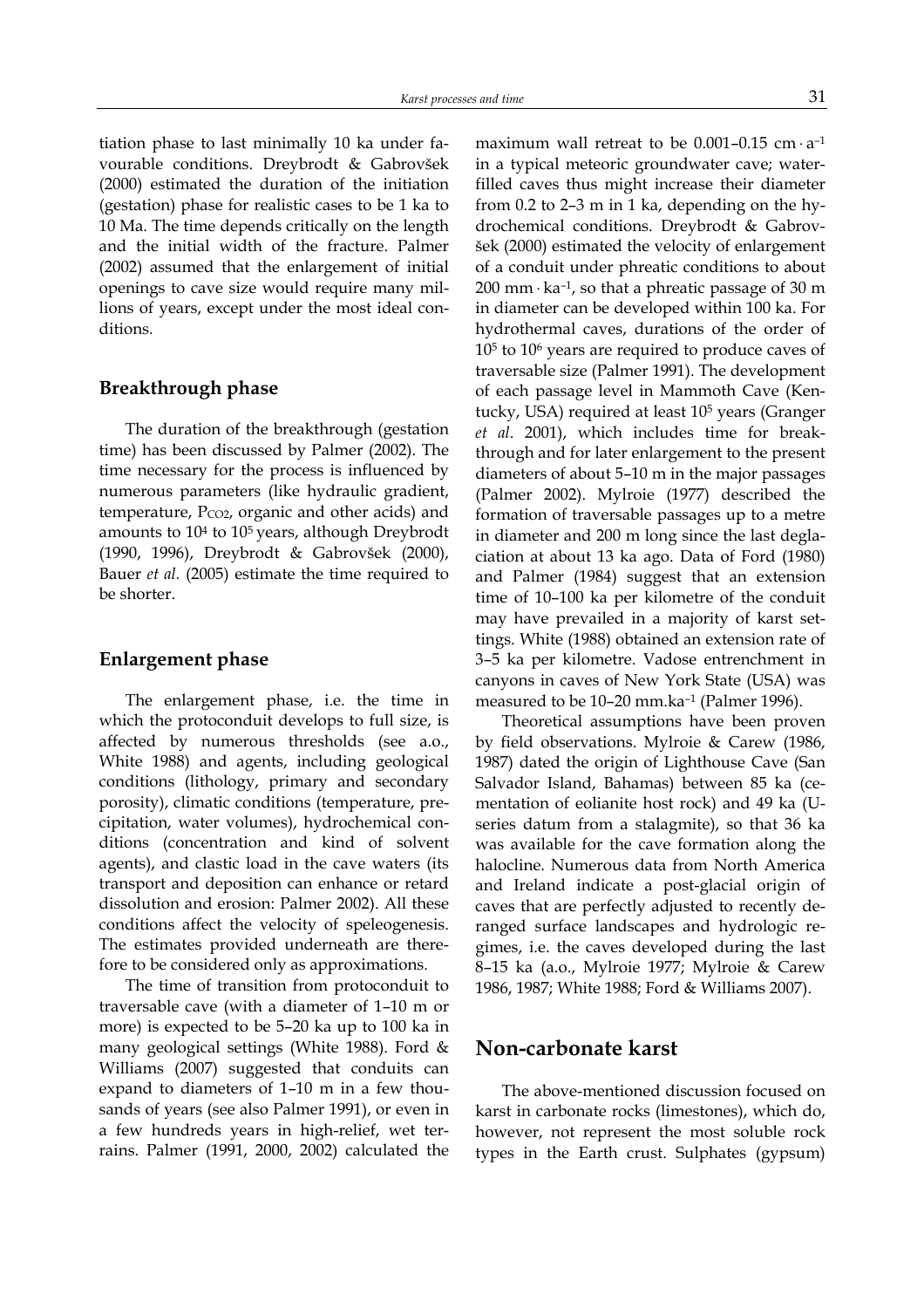and halites (rock salt) represent also substrates on which karst is extensively developed. Nevertheless, true karst is developed also in poorly soluble rock types, like quartzose sandstones and quartzites (for an excellent review, see Wray 1997).

# Karst in evaporites

The solution of evaporites is due to a simple interaction of rock and water. In contrast to carbonate rocks, no other substance enhancing the solution rate is necessary to be added: the system is composed of two agents (so-called parakarst of Cigna 1986). The dissolution rates of gypsum and anhydrite are much (about 2 orders of magnitude) higher than those of calcite and dolomite (for reviews, see a.o., Ford & Williams 2007; Klimchouk et al., Eds. 1996; Klimchouk 2000). Halite (rock salt) is much more soluble than sulphates (about 140 times) (Klimchouk et al., Eds. 1996; Klimchouk 2000; Frumkin 2000).

The chemical denudation on sulphate surfaces is roughly 10 times higher than on carbonates (Ford & Williams 2007). The regional karst denudation rate on rock salt in the arid to semiarid climate of Israel (Mount Sedom) is about 50–75 m.ka–1 (Frumkin 1994, 2000), which is 1–2 orders of magnitude higher than limestone denudation rates in more humid areas. Evaporite minerals tend to be dissolved in the deep underground (subrosion) in huge quantities, forming special types of landscapes (e.g., zero subedge or salzhange: Ford 1989; subrosion "maarlike" depressions, often coal-bearing: Meiburg 1980).

It is evident that the time necessary for the development of a karst landscape on sulphates and rock salt is shorter than on carbonates; it is taken top be several thousands or tens of thousands of years. Caves can form within the same time period, or even more rapidly. Pošepný (1893, 1902) described sudden floods in deep salt mines in Romanian salt plugs. The floods entered the mine by cave conduits in the salt; these conduits had developed within some tens of years, connecting a surfacial stream with the artificial underground caverns. Observations during some ten years in the longest salt cave of the World (the 3N Cave in the Namakdan salt plug, Qeshm Island, Iran) indicates that each flooding is responsible for a change of the cave morphology (Bruthans et al. 2006a; Filippi et al. 2006). The cave developed after a regression of the sea about 5 ka ago (Bruthans et al., 2006b). The downcutting in the caves of Mount Sedom (Israel) takes 8 orders of magnitude faster place than in limestone caves (Frumkin & Ford 1995).

The high velocity of the dissolution processes in evaporite areas allows the karst to evolve during relatively short time-spans, related to low-order unconformities.

### Karst in siliceous rocks

Karst in siliceous rocks also represents parakarst (sensu Cigna 1986). The process is based on slow dissolution (hydration) of opal and/or quartz cement of clastic grains (Martini 1979) or on direct quartz dissolution along fissures, cracks and grain contacts (Wray 1997), followed by a suffosion and piping (erosional removal of dissintegrated rock). Nevertheless, owing to the extremely low solubility of quartz under natural conditions (5–25°C; Siever 1962), the evolution of karst in sandstones and quartzites demands substantial time (many millions to hundreds of millions of years) and conditions of intensive weathering under tropical settings (Martini 2000); this implies a karst type related to stacked high-order unconformities.

#### Acknowledgements

The compilation of this review was supported by the Research Plan of the Institute of Geology of the Academy of Sciences of the Czech Republic (No. AV0Z30130516). Author acknowledges the critical review by one anonymous reviewer, Dr. M. Gradziński and language corrections by Prof. Tom van Loon.

### References

ADAMS A.E., 1980: Calcrete profiles in the Eyam Limestone (Carboniferous) of Derbyshire: petrology and regional significance. Sedimentology, 27: 651–660.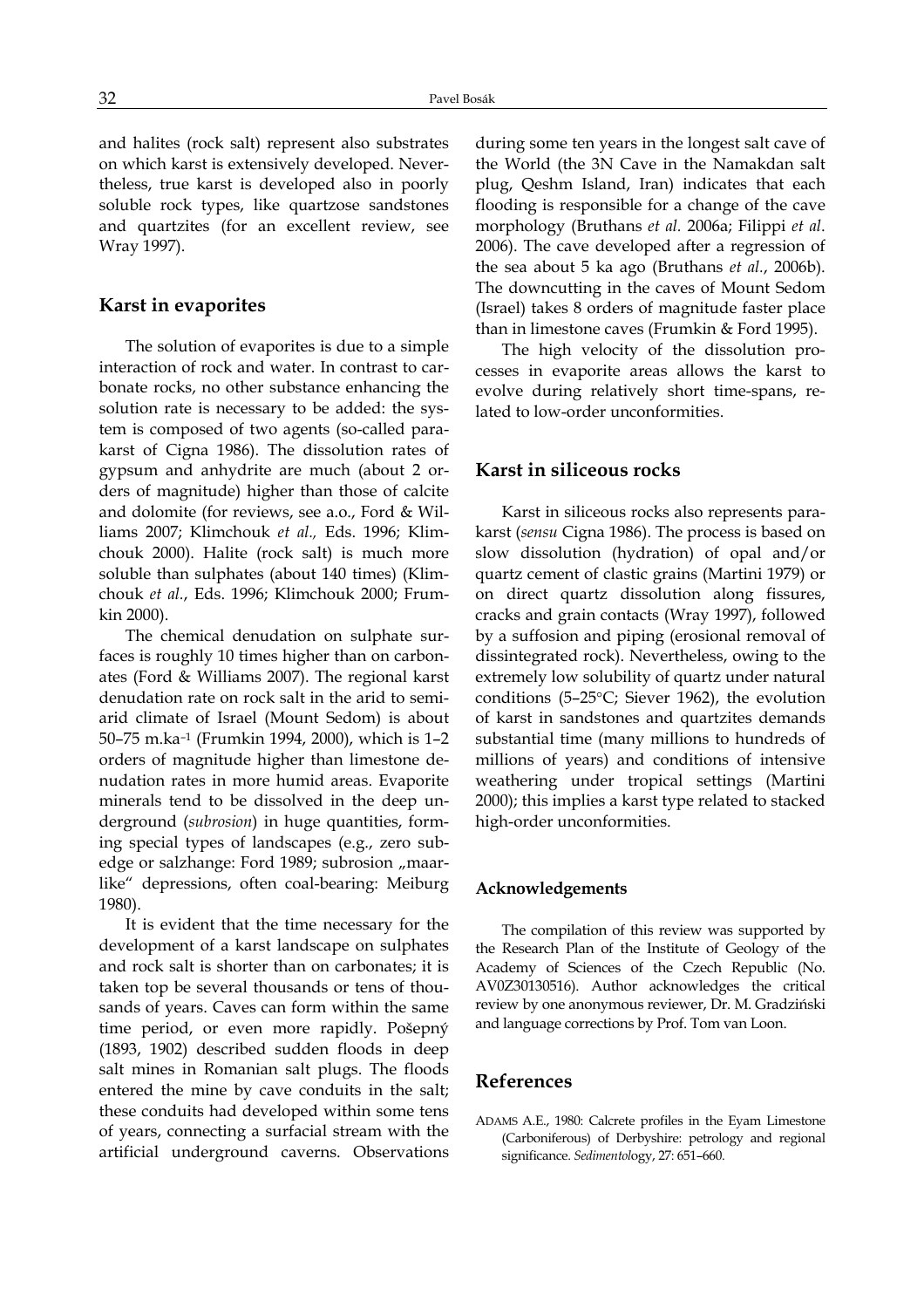- AUBRECHT R., KROBICKI M., SÝKORA M., MIŠÍK M., BOOROVÁ D., SCHLÖGL J., ŠAMAJOVÁ E. & GOLONKA J. 2006. Early Cretaceous hiatus in the Czorsztyn Succession (Pieniny Klippen Belt, Western Carpathians): submarine erosion or emersion? Annales Societatis Geologorum Poloniae, 76, 2: 161–196.
- AUDRA P., LAURITZEN S.-E. & ROCHETTE P., 1999: Datations de sédiments (U/Th et paléomagnétisme) d'un hyperkarst de Papouasie-Nouvelle-Guinée (Montagnes Nakanaï, Nouvelle-Bretagne). Karst 99, Etude de Géographie Physique, supplement 27, 43–54.
- BÁRDOSSY G., 1982: Karst bauxites. Elsevier, Amsterdam, 441 pp.
- BÁRDOSSY G., 1989: Bauxites. [In:] P. BOSÁK, D.C. FORD, J. GŁAZEK & I. HORÁČEK (Eds.): Paleokarst. A systematic and regional review. Elsevier-Academia, Amsterdam– Praha, 399–418.
- BATHURST R.G.C., 1971: Carbonate sediments and their diagenesis. Developments in Sedimentology, 12. Elsevier, Amsterdam, 658 pp.
- BAUER S., BIRK S., LIEDL R. & SAUTER M., 2005: Simulation of karst aquifer genesis using a double permeable approach – investigation for confined and unconfined settings. [In:] W. DREYBRODT, F. GABROVŠEK & D. ROMANOV (Eds.): Processes of speleogenesis: a modelling approach. Carsologica, Založba ZRC, Postojna–Ljubljana, 287–321.
- BOSÁK P., 1981: Terminology and study of ancient karst phenomena. Český kras (Beroun), VI: 58–66. (in Czech)
- BOSÁK P., 1987: Paleokarst key to paleogeography and stratigraphy of continental periods. 3. Pracovní seminář z paleoekologie. Sborník konference, 2–14, Brno. (in Czech)
- BOSÁK P., 1989: Problems of the origin and fossilization of karst forms. [In:] P. BOSÁK, D.C. FORD, J. GŁAZEK & I. HORÁČEK (Eds.): Paleokarst. A systematic and regional review. Elsevier-Academia, Amsterdam–Praha, 577– 598.
- BOSÁK P., 1997: Paleokarst of the Bohemian Massif in the Czech Republic: an overview and synthesis. International Journal of Speleology, 24 (1995), 1–2: 3–40. L'Aquila.
- BOSÁK P., 2002: Karst processes from the beginning to the end: how can they be dated? [In:] F. GABROVŠEK (Ed.): Evolution of karst: From prekarst to cessation. Carsologica, Založba ZRC, Postojna–Ljubljana, 191–223.
- BOSÁK P., FORD D.C. & GŁAZEK J., 1989: Terminology. [In:] P. BOSÁK, D.C. FORD, J. GŁAZEK & I. HORÁČEK (Eds.): Paleokarst. A systematic and regional review. Elsevier-Academia, Amsterdam–Praha, 25–32.
- BOSÁK P., FORD D.C., GŁAZEK J. & HORÁČEK I. (Eds.), 1989: Paleokarst. A systematic and regional review. Elsevier-Academia, Amsterdam–Praha, 728 pp.
- BOSÁK P., KNEZ M., OTRUBOVÁ D., PRUNER P., SLABE T. & VENHODOVÁ D., 2000: Palaeomagnetic research of Fossil Cave in the highway construction at Kozina, SW Slovenia. Acta Carsologica, 29, 2: 15–33. Ljubljana.
- BOSÁK P., MYLROIE J.E., HLADIL J., CAREW J.L. & SLAVÍK L., 2002: Blow Hole Cave: Unroofed cave on San Salvador Island, the Bahamas, and its importance for detection

of paleokarst caves on fossil carbonate platforms. Acta Carsologica, 31, 3: 51–74. Ljubljana.

- BOSÁK P., PRUNER P., MIHEVC A., ZUPAN HAJNA N., HORÁČEK J., KADLEC J., MAN O. & SCHNABL P., 2004: Račiška pečina. 12th International Karstological School, Classical Karst – Dating of Cave Sediments, Postojna. Guide booklet for the excursions and abstracts of presentations, Postojna, 23–27.
- BOSÁK P., PRUNER P. & ZUPAN HAJNA N., 1998: Paleomagnetic research of cave sediments in SW Slovenia. Acta Carsologica, 27, 2, 3: 151–179. Ljubljana.
- BOUROUILH-LE JAN F., 1989: The oceanic karsts: modern bauxite and phosphate ore deposits on the high carbonate islands (so-called "uplifted atolls") of the Pacific Ocean. [In:] P. BOSÁK, D.C. FORD, J. GŁAZEK & I. HORÁČEK (Eds.): Paleokarst. A systematic and regional review. Elsevier-Academia, Amsterdam–Praha, 443–471.
- BRIDGES P.H., 1982: The origin of cyclothems in the late Dinantian platform carbonates at Crich, Derbyshire. Proceedings of the Yorkshire Geological Society, 44: 159– 180.
- BROMLEY R.G., 1975: Trace fossils at omission surfaces. [In:] R.W. FREY (Ed.): The study of trace fossils. Springer-Verlag, New York, 399–428.
- BRUTHANS J., FILIPPI M., GERŠL M., ZARE M., MELKOVÁ J., PAZDUR A. & BOSÁK P., 2006a: Holocene marine terraces on two salt diapirs in the Persian Gulf, Iran: age, depositional history and uplift. Journal of Quaternary Science, 21, 8: 843–857.
- BRUTHANS J., FILIPPI M., ZARE M., ASADI N. & VILHELM Z., 2006b: 3N Cave (6580 m): Longest salt cave in the world. National Speleological Society, News, 64, 9: 10–18.
- CHOQUETTE P.W. & JAMES N.P., 1988: Introduction. [In:] N.V. JAMES N.V. & P.W. CHOQUETTE (Eds.): Paleokarst. Springer, New York, 1–21.
- CIGNA A.A., 1986: Some remarks on phase equilibria of evaporites and other karstifiable rocks. Le Grotte d'Italia, 4, 12 (1984–1985): 201–208.
- CUCCHI F., FORTI F. & ULCIGRAJ F., 1994: Lowering of karst surface by corrosion. Acta Carsologica, 3: 55–62. Ljubljana.
- CVIJIĆ J., 1918: Hydrographie souterraine et évolution morphologique du Karst. Recueil de Travaux du Institute du Géographie Alpine, 6, 4: 376–420.
- DAVIS W.M., 1899: The geographical cycle. Geographical Journal, 14: 481–504.
- DREYBRODT W., 1990: The role of dissolution kinetics in the development of karst aquifers in limestone – a model simulation of karst evolution. Journal of Geology, 98, 5: 639–655.
- DREYBRODT W., 1996: Principles of early development of karst conduits under natural and man-made conditions revealed by mathematical analysis of numerical models. Water Resources Research, 32, 9: 2923–2935.
- DREYBRODT W. & GABROVŠEK F., 2000: Dynamics of the evolution of single karst conduits. [In:] A.A. KLIMCHOUK, D.C. FORD, A.N. PALMER & W. DREYBRODT (Eds.): Speleogenesis. Evolution of karst aquifers. Nat. Speleol. Soc., Huntsville, 184–193.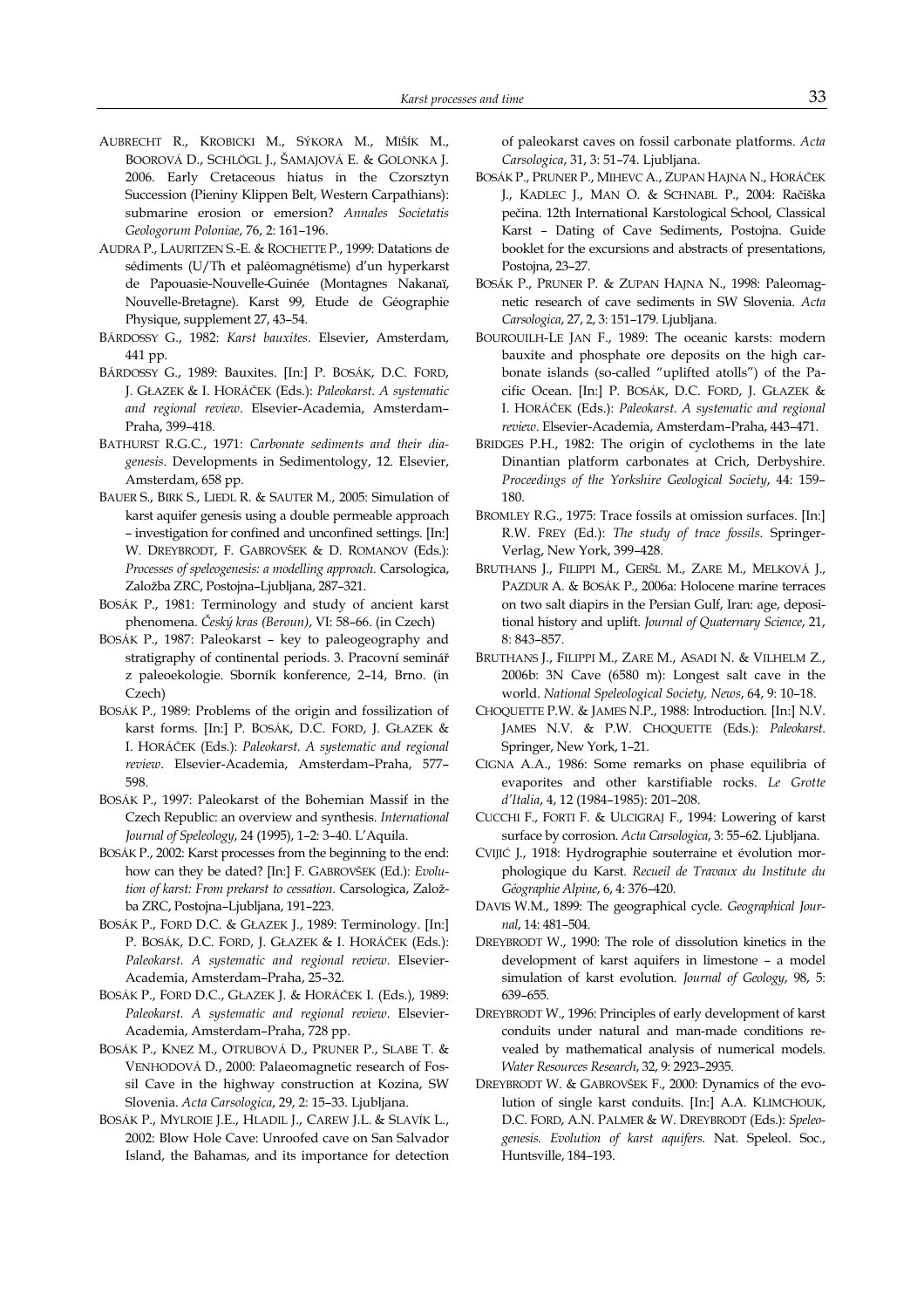- ERASO A., 1989: Foreword. [In:] P. BOSÁK, D.C. FORD, J. GŁAZEK & I. HORÁČEK (Eds.): Paleokarst. A systematic and regional review. Elsevier-Academia, Amsterdam– Praha, 13–14.
- ESTEBAN M., 1991: Palaeokarst: Practical applications. [In:] V.P. WRIGHT, M. ESTEBAN & P.L. SMART (Eds.): Palaeokarsts and palaeokarstic reservoirs. Postgradual Research Institute for Sedimentology, Occasional Publication Series, 2, Reading, 89–119.
- ESTEBAN M. & KLAPPA C.I., 1983: Subaerial exposure environments. [In:] P.A. SCHOLLE, D.G. BEBOUT & C.H. MOORE (Eds.): Carbonate depositional environments. American Association of Petroleum Geologists, Tulsa, 1–54.
- FILIPPI M., BRUTHANS J. & SVOBODA T., 2006: Expedition NAMAK 2005. Speleofórum 2006, 25: 47–51. Česká speleologická společnost, Praha. (in Czech, English summary)
- FORD D.C., 1980: Threshold and limit effects in karst geomorphology. [In:] D.L. COATES & J.D. VITEK (Eds.): Thresholds in geomorphology. Allen & Unwin, London, 345–362.
- FORD D.C. 1989: Paleokarst of Canada. [In:] P. BOSÁK, D.C. FORD, J. GŁAZEK & I. HORÁČEK (Eds.): Paleokarst. A systematic and regional review. Elsevier-Academia, Amsterdam–Praha, 313–336.
- FORD D.C. 2002: From pre-karst to cessation: the complicating effects of differing lithology and geologic structure on karst evolution. [In:] F. GABROVŠEK (Ed.): Evolution of karst: From prekarst to cessation. Carsologica, Založba ZRC, Postojna–Ljubljana, 31–41.
- FORD D.C. & WILLIAMS P.W., 2007: Karst hydrogeology and geomorphology. John Wiley & Sons Ltd., Chichester, 562 pp.
- FRANCŮ J., FRANCŮ E., BOHÁČEK Z., HLADIL J. & BOSÁK P., 2001: Analysis of organic matter from dark-colored limestones from the Velkolom Čertovy schody-západ. Český kras (Beroun), XXVII: 30–33. (in Czech, English summary)
- FRUMKIN A., 1994: Hydrology and denudation rates of halite karst. Journal of Hydrology, 162: 171–189.
- FRUMKIN A., 2000: Dissolution of salt. [In:] A.A. KLIMCHOUK, D.C. FORD, A.N. PALMER & W. DREYBRODT (Eds.): Speleogenesis. Evolution of karst aquifers. National Speleological Society, Huntsville, 169–170.
- FRUMKIN A. & FORD D.C., 1995: Rapid entrenchment of stream profiles in the salt caves of Mount Sedom, Israel. Earth Surface Processes and Landforms, 20: 139–152.
- GAMS I. 1981: Comparative research of limestones solution by means of standard tablets. Proceedings of the 8th International Congress of Speleology, 1, 273–275. Bowling Green.
- GAMS I., 2003: Kras v Sloveniji v prostoru i času. Založba ZRC, ZRC SAZU. Ljubljana. 516 pp.
- GABROVŠEK F. (Ed.), 2002: Evolution of karst: From prekarst to cessation. Carsologica, Založba ZRC, Postojna–Ljubljana, 376 pp.
- GŁAZEK J., 1973: The importance of karst phenomena in paleogeographic and paleotectonic reconstructions. Przegląd Geologiczny, 21, 10: 517–523. (in Polish)
- GŁAZEK J., 1989a: Paleokarst of Poland. [In:] P. BOSÁK, D.C. FORD, J. GŁAZEK & I. HORÁČEK (Eds.): Paleokarst. A systematic and regional review. Elsevier-Academia, Amsterdam–Praha, 77–105.
- GŁAZEK J., 1989b: Tectonic conditions for karst origin and preservation. [In:] P. BOSÁK, D.C. FORD, J. GŁAZEK & I. HORÁČEK (Eds.): Paleokarst. A systematic and regional review. Elsevier-Academia, Amsterdam–Praha, 569–575.
- GŁAZEK J., DĄBROWSKI T. & GRADZIŃSKI R., 1972: Karst of Poland. [In:] M. HERAK & V.T. STRINGFIELD (Eds.): Karst. Important karst regions of the northern hemisphere. Elsevier, Amsterdam, 327–340.
- GRANGER D., FABEL D. & PALMER A.N., 2001: Pliocene-Pleistocene incision of the Green River, Kentucky, determined from radioactive decay of 26Al and 10Be in Mammoth Cave sediments. Geological Society of America, Bulletin, 113, 7: 825–836.
- GRUND A., 1914: Der geographische Zyklus im Karst. Geschichte der Erdkunde, 52: 621–640.
- GUNN J. & LOWE D.J., 2000: Speleogenesis on Tectonically Active Carbonate Islands. [In:] A.A. KLIMCHOUK, D.C. FORD, A.N. PALMER & W. DREYBRODT (Eds.): Speleogenesis. Evolution of karst aquifers. National Speleological Society, Huntsville, 238–243.
- HLADIL J., 1997: Lower Devonian open-sea elevation of Koněprusy: Evolution of reef facies. [In:] P. ČEJCHAN & J. HLADIL (Eds.): UNESCO-IGCP Project #335 "Biotic Recoveries from Mass Extinctions", Final Conference "Recoveries '97", Field Trip Book, Praha, 31–36.
- HLADIL J. & GABAŠOVÁ A., 1993: Salvage geological investigation of the Koněprusy Reef. Zprávy o geologických výzkumech v roce 1992, 33–34. Praha. (in Czech)
- HLADIL J. & SLAVÍK L., 1997: Facies and stratigraphy of Koněprusy Limestone (Koněprusy, Velkolom Čertovy schody, Lower Devonian, Pragian stage). Český kras (Beroun), XXIII: 5–18. (in Czech, English summary)
- HORÁČEK I. & BOSÁK P., 1989: Special characteristics of paleokarst studies. [In:] P. BOSÁK, D.C. FORD, J. GŁA-ZEK & I. HORÁČEK (Eds.): Paleokarst. A systematic and regional review. Elsevier-Academia, Amsterdam–Praha, 565–568.
- HORÁČEK I. & KORDOS L., 1989: Biostratigraphic investigations in paleokarst. [In:] P. BOSÁK, D.C. FORD, J. GŁAZEK & I. HORÁČEK (Eds.): Paleokarst. A systematic and regional review. Elsevier-Academia, Amsterdam–Praha, 599–612.
- HOWARD A.D. & HOWARD B.Y., 1967: Solution of limestones under laminar flow between parallel boundaries. Caves and Karst, 9: 25–38.
- JAMES N.V. & CHOQUETTE P.W., 1984 : Diagenesis 9. Limestones – the meteoric diagenetic environment. Geoscience Canada, 11: 161–194.
- JAMES N.V. & CHOQUETTE P.W. (Eds.), 1988: Paleokarst. Springer, New York, 416 pp.
- KLIMCHOUK, A. 2000: Dissolution and conversions of gypsum and anhydrite. [In:] A.A. KLIMCHOUK, D.C. FORD, A.N. PALMER & W. DREYBRODT (Eds.): Speleogenesis. Evolution of karst aquifers. National Speleological Society, Huntsville, 160–168.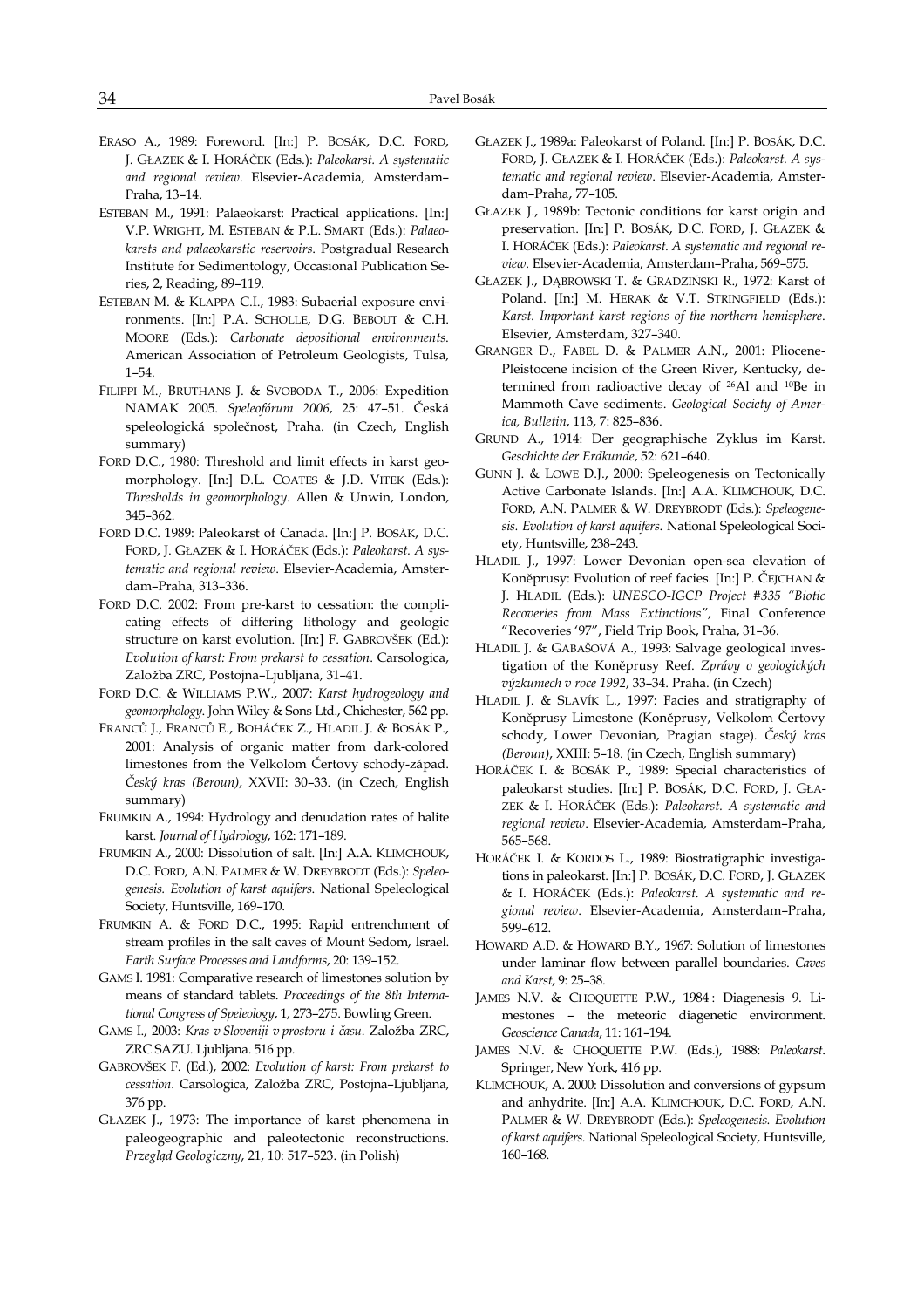- KLIMCHOUK A.A., LOWE D., COOPER A. & SAURO U. (Eds.), 1996: Gypsum karst of the World. International Journal of Speleology, 25, 3–4: 1–307.
- LONGMAN M.W., 1980: Carbonate diagenetic textures from near-surface diagenetic environments. American Association of Petroleum Geologists, Bulletin, 63, 4: 461–487.
- LONGMAN M.V. & BROWNLEE D.N., 1980: Characteristics of karst topography, Palawan, Philippines. Zeitschrift für Geomorphologie, Neue Folge, 24, 3: 299–317.
- MARTINI J.E.J., 1979: Karst in Black Reef Quartzite near Kaapsehoop, Eastern Transwaal. Annals of the South African Geological Survey, 13: 115–128.
- MARTINI J.E.J., 2000: Dissolution of quartz and silicate minerals. [In:] A.A. KLIMCHOUK, D.C. FORD, A.N. PALMER & W. DREYBRODT (Eds.): Speleogenesis. Evolution of karst aquifers. National Speleological Society, Huntsville, 169– 174.
- MCFARLANE M.J., 1983: Laterites. [In:] A.S. GOUDIE & K. PYE (Eds.): Chemical sediments and geomorphology. Academic Press, London–New York, 7–58.
- MEIBURG P., 1980: Subrosions-Stockwerke in Nordhessischen Bergland. Aufschluss, 31: 265–287.
- MIHEVC A., 1996: Unroofed cave at Povir. Naše jame, 38: 92– 101. Ljubljana. (in Slovenian)
- MIŠÍK M., 1978: Continental, brackish and hypersaline facies in the Mesozoic of Central Carpathians and a question of emerged areas. [In:] J. Vozár et al. (Eds.): Paleogeografický vývoj Západných Karpát. Dionýz Štúr Geological Institute, Bratislava, 35–48. (in Slovak)
- MIŠÍK M. & SÝKORA M., 1981: Pieniny exotic elevation reconstructed from pebbles of carbonate rocks in Cretaceous conglomerates of the klippen belt and Maniny unit. Západné Karpaty, Séria Geologia, 7: 7–11. (in Slovak)
- MOORE C.H., 1989: Carbonate diagenesis and porosity. Developments in Sedimentology, 46. Elsevier, New York, 338 pp.
- MOORE C.H., 2001: Carbonate reservoirs. Porosity evolution and diagenesis in a sequence stratigraphic framework. Developments in Sedimentology, 55. Elsevier, Amsterdam, 444 pp.
- MYLROIE J.E., 1977: Speleogenesis and karst geomorphology of the Helderberg Plateau, Schoharie County, New York. Unpublished PhD Thesis, Rensselaer Polytechn. Inst., Troy, 336 pp.
- MYLROIE J.E. & CAREW J.L., 1986: Minimum duration for speleogenesis. Comunicacions <sup>9</sup>º Congreso Internacional de Espeleología, Vol. I: 249–251. Barcelona.
- MYLROIE J.E. & CAREW J.L., 1987: Field evidence of the minimum time for speleogenesis. National Speleological Society, Bulletin, 49, 2: 67–72. Huntsville.
- MYLROIE J.E. & CAREW J.L., 2000: Speleogenesis in coastal and oceanic settings. [In:] A.A. KLIMCHOUK, D.C. FORD, A.N. PALMER & W. DREYBRODT (Eds.): Speleogenesis. Evolution of karst aquifers. National Speleological Society, Huntsville, 226–233.
- NOEL M. & BULL P.A., 1982: The palaeomagnetism of sediments from Clearwater Cave, Mulu, Sarawak. Cave Science, 9, 2: 134–141.
- OSBORNE R.A.L., 1998: Lateral facies changes, unconformities and stratigraphic reversals: their significance for cave sediment stratigraphy. Cave Science, 11, 3: 175–184.
- OSBORNE R.A.L., 2000: Paleokarst and its signinficance for speleogenesis. [In:] A.A. KLIMCHOUK, D.C. FORD, A.N. PALMER & W. DREYBRODT (Eds.): Speleogenesis. Evolution of karst aquifers. National Speleological Society, Huntsville, 113–123.
- OSBORNE R.A.L., 2002: Paleokarst: Cessation and rebirth? [In:] F. GABROVŠEK (Ed.): Evolution of karst: From prekarst to cessation. Carsologica, Založba ZRC, Postojna–Ljubljana, 97–114.
- OSBORNE R.A.L., ZWINGMANN H., POGSON R.E. & COL-CHESTER D.M., 2006: Carboniferous clay deposits from Jenolan Caves, New South Wales: implication for timing of speleogenesis and regional geology. Australian Journal of Earth Sciences, 53: 377–405.
- PALMER A.N., 1981: Hydrochemical controls in the origin of limestone caves. Proceedings of the 8th International Congress of Speleology, Bowling Green, 120–122.
- PALMER A.N., 1984: Geomorphic interpretation of karst features. [In:] G.A. LAFLEUR (Ed.): Groundwater as a geomorphic agent. Allen & Unwin, London, 173–209.
- PALMER A.N., 1991: Origin and morphology of limestone caves. Geological Society of America, Bulletin, 103: 1–21.
- PALMER A.N., 1996: Rates of limestone dissolution and calcite precipitation in cave streams of east-central New York. Geological Society of America, Northeast Section, 28, 3: 89.
- PALMER, A.N., 2000: Hydrogeologic control of cave patterns. [In:] A.A. KLIMCHOUK, D.C. FORD, A.N. PALMER & W. DREYBRODT (Eds.): Speleogenesis. Evolution of karst aquifers. National Speleological Society, Huntsville, 77–90.
- PALMER A.N., 2002: Speleogenesis in carbonate rocks. [In:] F. GABROVŠEK (Ed.): Evolution of karst: From prekarst to cessation. Carsologica, Založba ZRC, Postojna–Ljubljana, 43–59.
- PALMER M.V. & PALMER A.N., 1989: Paleokarst of the United States. [In:] P. BOSÁK, D.C. FORD, J. GŁAZEK & I. HORÁČEK (Eds.): Paleokarst. A systematic and regional review. Elsevier-Academia, Amsterdam–Praha, 337–363.
- PANOŠ V., 1964: Der Urkarst in Ostflügel der Böhmishen Masse. Zeitschrift für Geomorphologie, Neue Folge, 8, 2: 105–162.
- PANUSCHKA B.C., MYLROIE J.E. & CAREW J.L., 1997: Stratigraphic tests of the utilization of paleomagnetic secular variation for correlation of paleosols, San Salvador Island, Bahamas. Proceedings of the 8th Symposium on Geology of the Bahamas and Other Carbonate Regions, Bahamian Field Station. San Salvador, Bahamas, 148–157.
- PASZKOWSKI M., 2000: Pre-Callovian multiple karstification of Carboniferous Limestone. [In:] Climate changes, The Karst Record. Institute of Geological Sciences, Polish Academy of Science, Institute of Geological Sciences, Jagiellonian University, Krakow, 16–23.
- POŠEPNÝ F. 1893: The Genesis of Ore Deposits. Transaction of the American Institute of Mining Engineers, 22. New York, 149 pp.